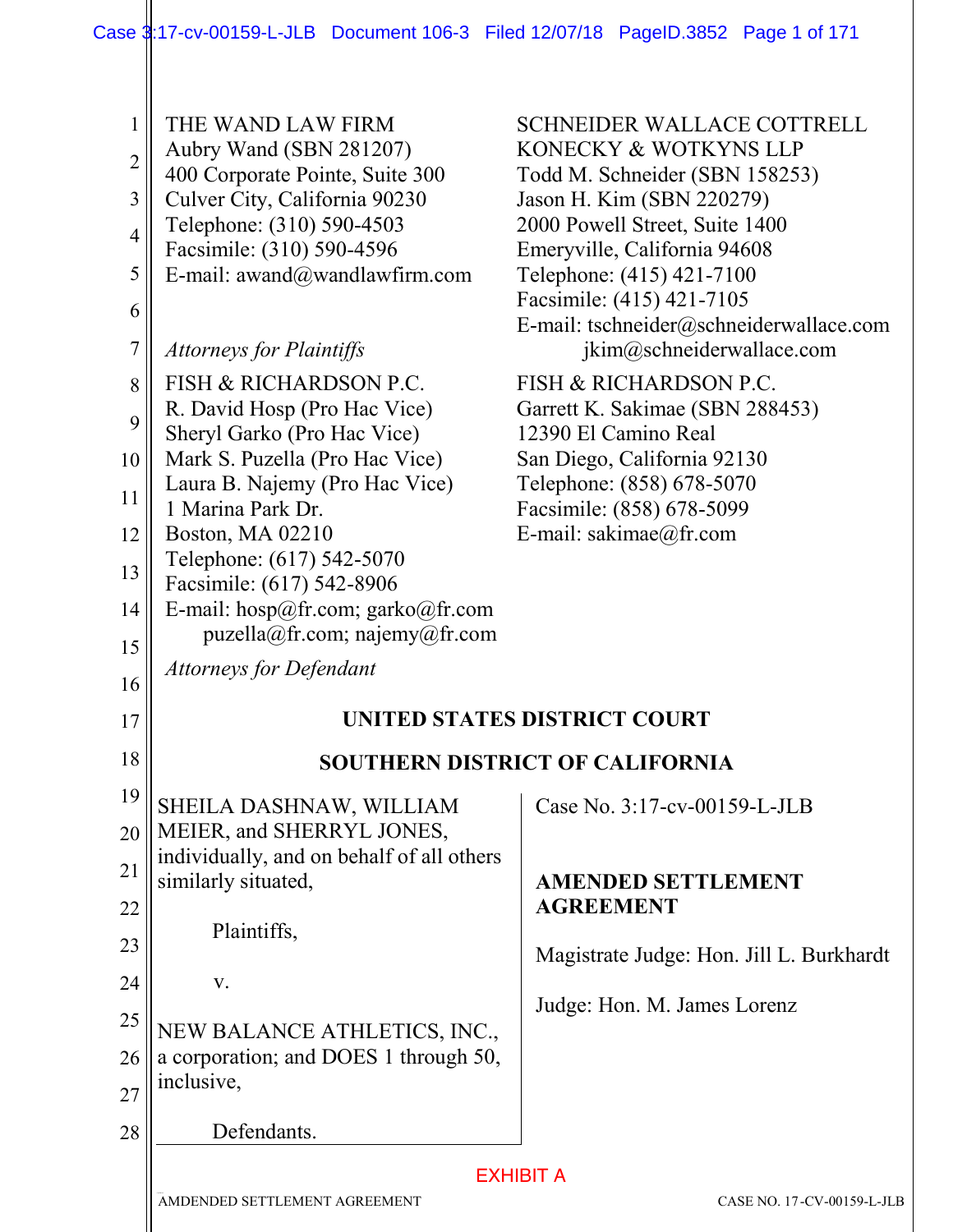1 2 3 4 5 6 7 8 9 IT IS HEREBY STIPULATED AND AGREED, by, between and among Plaintiffs Sheila Dashnaw, William Meier, and Sherryl Jones ("Plaintiffs"), and Defendant New Balance Athletics, Inc. ("New Balance"), with all terms as defined below, through their duly-authorized counsel, that the above-captioned action, *Sheila Dashnaw, et al. v. New Balance Athletics, Inc.*, Case Number 17-CV-00159-L-JLB (S.D. Cal.), and the matters raised therein, are settled, compromised, and dismissed on the merits with prejudice, on the terms and conditions set forth in this Amended Settlement Agreement and the release set forth herein, subject to the approval of the Court.

10

### **I. INTRODUCTION**

11 12 13 14 15 16 17 18 19 20 A. There is a purported class action pending in the United States District Court for the Southern District of California against New Balance alleging that New Balance engaged in untrue and deceptive advertising with respect to certain shoes that New Balance labels as "Made in USA." This action is *Sheila Dashnaw, et al. v. New Balance Athletics, Inc.*, Case Number 17-CV-00159-L-JLB (S.D. Cal.) (the "Action"). The Amended Complaint filed in this action (ECF No. 16) alleges that New Balance's practice of labeling certain of its shoes "Made in USA" constitutes false and deceptive advertising, unfair trade practices, a violation of California's "Made in the USA" statute, breach of express warranty, and negligent misrepresentation.

21 22 23 24 25 26 27 28 -1- B. Plaintiffs filed a Complaint in California state court on December 27, 2016 and New Balance removed the action to the United States District Court for the Southern District of California on January 26, 2017. Plaintiffs brought this Complaint on behalf of a purported class of California purchasers of New Balance shoes identified as "Made in USA" alleging claims against New Balance under California's False Advertising Law ("FAL") (Cal. Bus. & Prof. Code § 17500, et seq.), California's Consumer Legal Remedies Act ("CLRA") (Cal. Civ. Code § 1750, et seq.), Cal. Bus. & Prof. Code § 17533.7, California's Unfair Competition law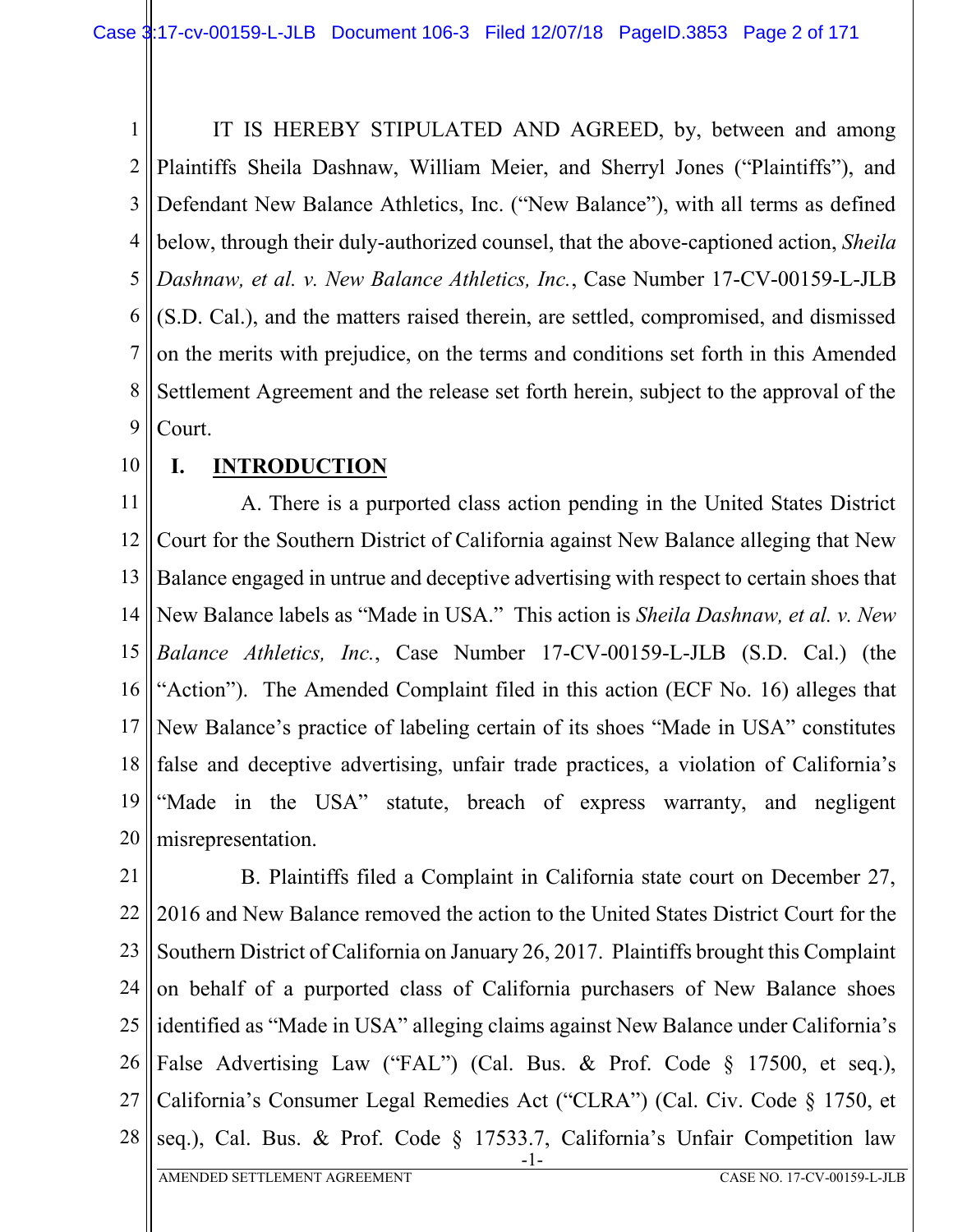1 2 3 4 5 6 ("UCL") (Cal. Bus. & Prof. Code  $\S$  17204), and for breach of express warranty, negligent misrepresentation, and unjust enrichment. Plaintiffs sought damages including individual restitution, restitutionary disgorgement, economic, monetary, actual, consequential, and compensatory damages, declaratory and injunctive relief, reasonable attorneys' fees and costs, statutory pre- and post-judgment interest, and any other relief that the Court may deem just and proper.

7 8 9 10 11 12 C. Plaintiffs filed the Action "on behalf of themselves and all others similarly situated" and defined the Class to include: "All persons located within the State of California who purchased any New Balance shoe model labeled or advertised as made in the United States at any time beginning four (4) years prior to the filing of this action on December 27, 2016 and ending at the time this action settles or proceeds to final judgment." *See* ECF No. 16.

13 14 15 16 17 18 D. New Balance filed an Answer to both the Complaint and Plaintiffs' Amended Complaint. *See* ECF Nos. 12, 25. In each of its Answers, New Balance expressly denied and continues to deny any and all wrongdoing alleged in this action, and neither admits nor concedes any actual or potential fault, wrongdoing, or liability in connection with any facts or claims that have been or could have been alleged against it in these actions.

19 20 21 22 E. Class Counsel (also referred to as "Plaintiffs' Counsel") have conducted an extensive and thorough examination, investigation, and evaluation of the relevant law, facts and allegations to assess the merits of the claims and potential claims to determine the strength of both defenses and liability sought in the Action.

23

24

25

F. New Balance produced to Plaintiffs, through Class Counsel, extensive discovery. Plaintiffs and Class Counsel have thoroughly reviewed the documents. In particular, New Balance produced voluminous documentation to Class Counsel

26 27 regarding the "Made in USA" Shoes in the following categories: (i) sales and accounting records; (ii) images of products, packaging, labels, and New Balance's

28 -2 website; (iii) advertisements, marketing, media, and public relations; (iv)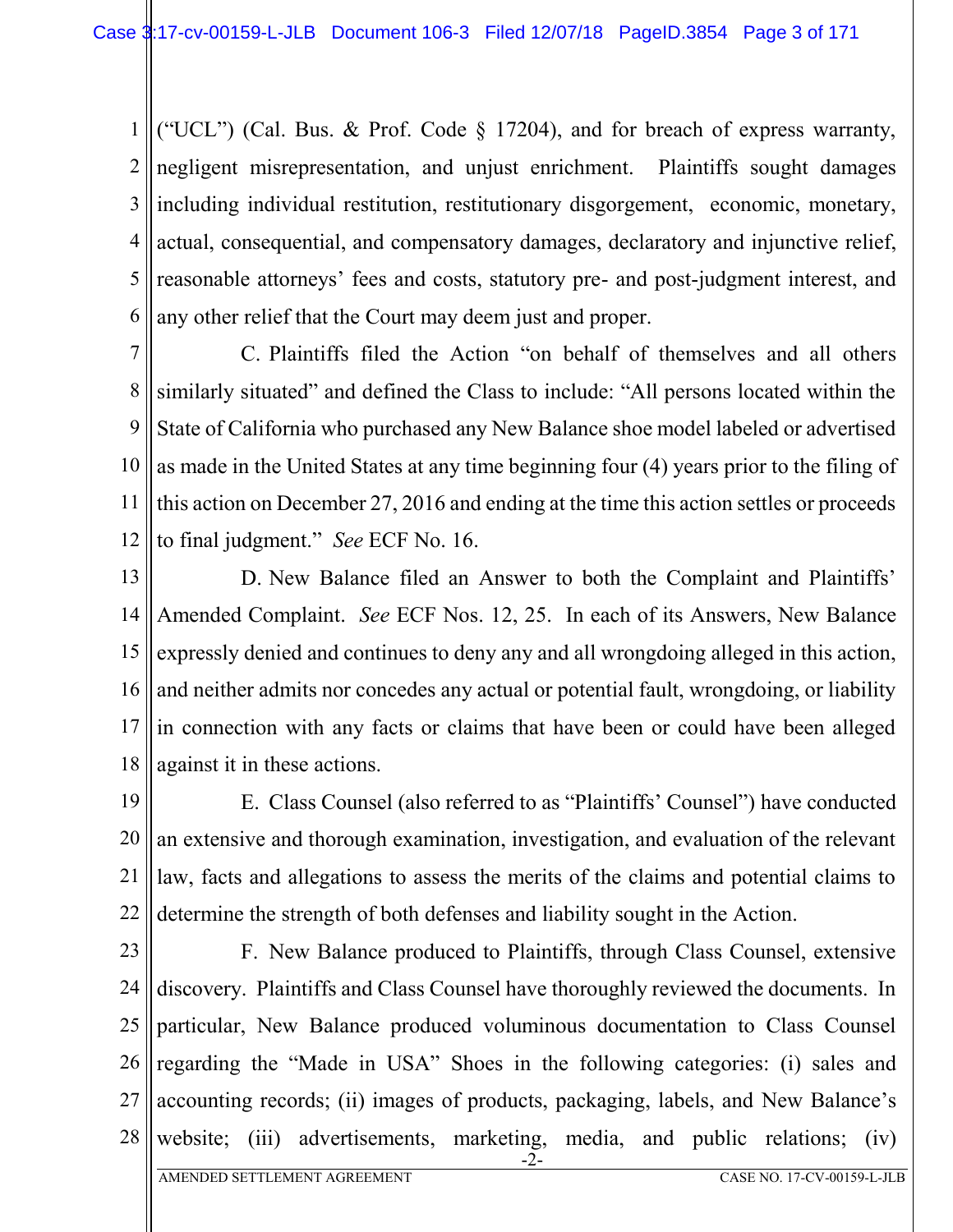1 2 manufacturing specifications; and (v) consumer helpdesk communications. In total, New Balance produced over 15,000 pages of documents.

3

4 5 6 G. On February 21, 2018, the Parties participated in a mediation with Eric Green in Boston, Massachusetts. Notwithstanding their disagreements, at the mediation the Parties reached an agreement in principle for the settlement of this matter, subject to obtaining the necessary approval from the Court.

7 8 9 10 11 12 13 14 15 H. Based upon their review, investigation, and evaluation of the facts and law relating to the matters alleged in the pleadings, Plaintiffs and Class Counsel, on behalf of the other members of the proposed Class, have agreed to settle the Action pursuant to the provisions of this Agreement, after considering, among other things: (1) the substantial benefits to Plaintiffs and the other Class Members under the terms of this Agreement; (2) the risks, costs and uncertainty of protracted litigation, especially in complex actions such as this, as well as the difficulties and delays inherent in such litigation; and (3) the desirability of consummating this Agreement promptly in order to provide effective relief to Plaintiffs and the other Class Members.

16 17 18 19 20 21 22 23 I. New Balance expressly denies any wrongdoing alleged in the pleadings and does not admit or concede any actual or potential fault, wrongdoing, or liability in connection with any facts or claims that have been or could have been alleged against it in the Action and/or any other actions. Even though New Balance expressly denies any wrongdoing, New Balance considers it desirable for this case to be settled and dismissed, because this Settlement will finally put Plaintiffs' claims and the underlying matters to rest and will avoid the substantial expense, burdens, and uncertainties associated with the continued litigation of these claims and cases.

24

25 26 J. This Amended Settlement Agreement sets forth the operative terms of the Parties' Settlement and supersedes the prior settlement agreement, and amendments and exhibits thereto, previously agreed and entered into by the Parties.

27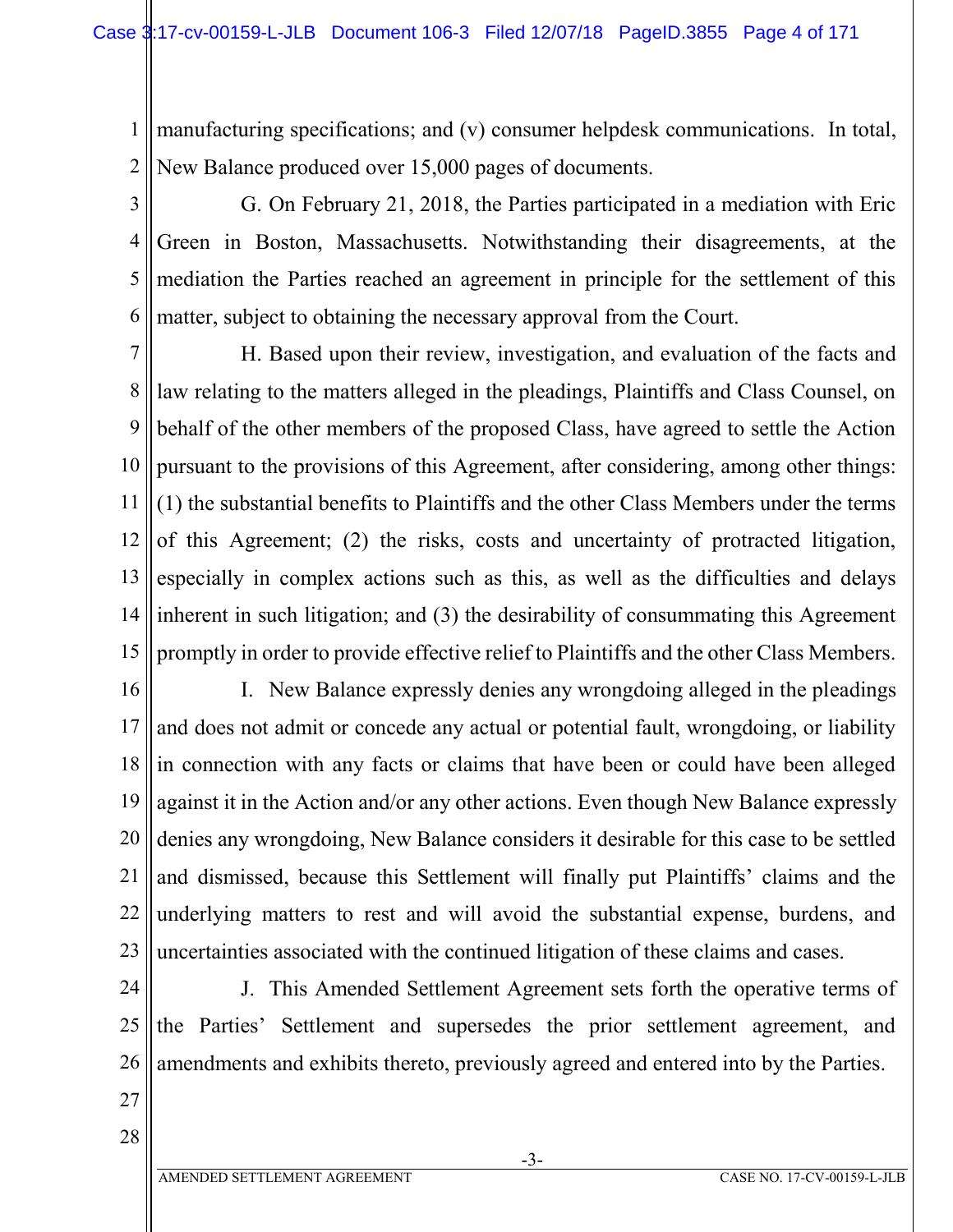# **II. DEFINITIONS**

1

2 3 4 A. As used in this Agreement and the attached exhibits (which are an integral part of this Agreement and are incorporated in their entirety by reference), the following terms have the following meanings, unless this Agreement specifically provides otherwise:

5 6 1. "Action" means *Sheila Dashnaw, et al. v. New Balance Athletics, Inc.*, Case No. 17-CV-00159-L-JLB (S.D. Cal.).

7 8 9 2. "Agreement" or "Settlement Agreement" means this Settlement Agreement and the exhibits attached hereto or incorporated herein, including any subsequent amendments and any exhibits to such amendments.

10 11 12 13 14 3. "Authorized Retailers" means retailers who are specifically authorized by New Balance to sell New Balance shoes and who purchase from New Balance at wholesale including, without limitation, New Balance U.S. Retailers, New Balance Stores, shopnewbalance.com, joesnewbalanceoutlet.com, New Balance Outlets and/or other third party retailers.

15 16 17 18 4. "Attorneys' Fees and Expenses" means such funds as may be awarded by the Court to Class Counsel from New Balance to compensate all Class Counsel for their fees and expenses in connection with the Actions and the Settlement, as described in Section VIII of this Agreement (below).

19 20 5. "Claim" means the claim of a Class Member or his or her representative submitted on a Claim Form as provided in this Agreement.

21

6. "Claimant" means a Class Member who has submitted a Claim.

22 23 7. "Claim Form" means the document, in substantially the same form as **Exhibit 1** attached to this Agreement.

24 25 26 27 28 -4- 8. "Claim Period" means the time period in which Class Members must submit a Claim Form for review to the Class Action Settlement Administrator in order to be timely. The Claim Period shall also be the time period within which persons must submit an Exclusion Form in order to be timely. The Claim Period shall run for ninety (90) days from the date of the first dissemination of the Summary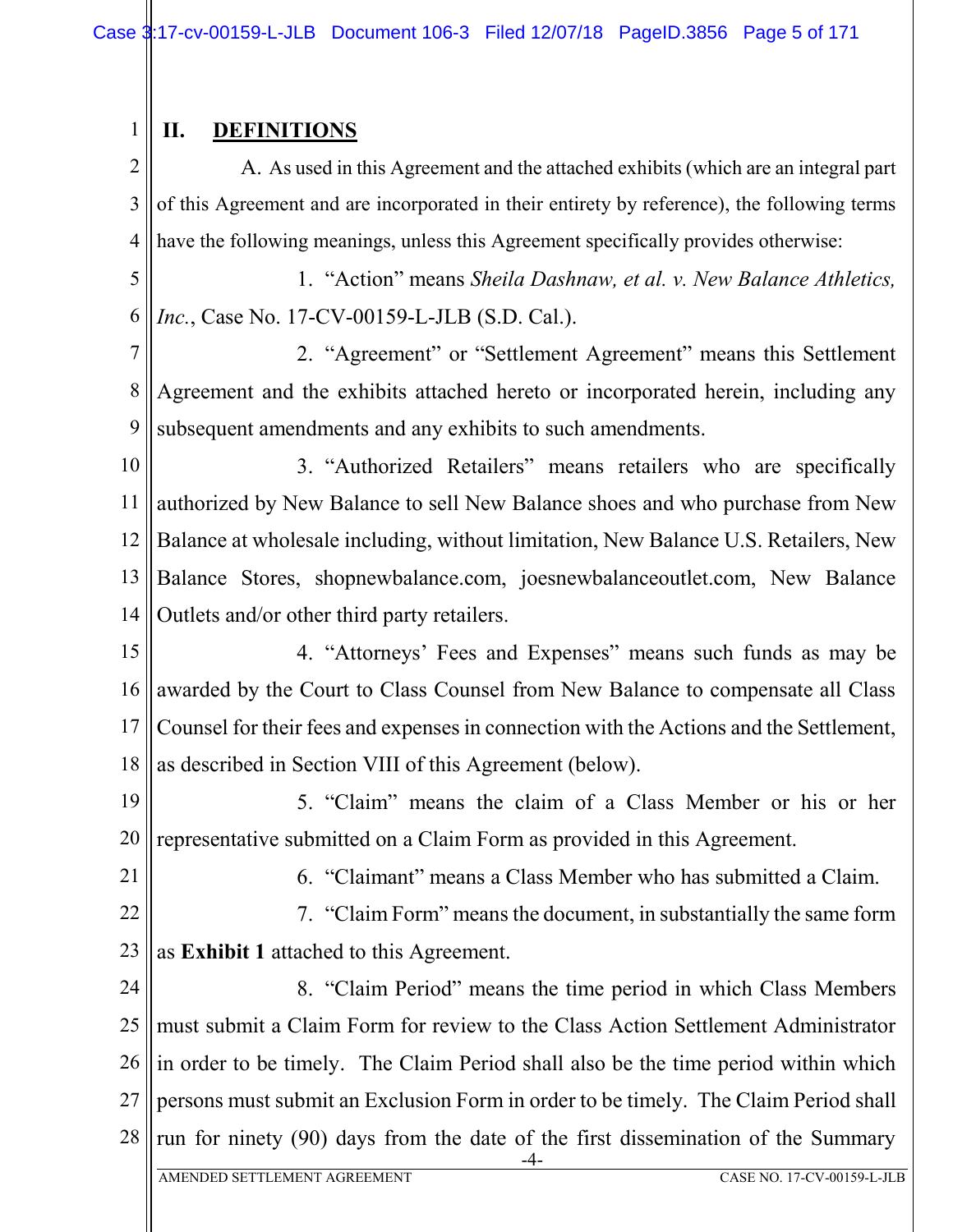1 2 3 Settlement Notice. Although there is no firm deadline to file objections, the Class Notice and Summary Notice will encourage Class Members to file objections by no later than the last day of the Claim Period.

4 5 9. "Claim Process" means that process for submitting Claims described in this Agreement.

6

7 8 9 10 10."Class Action Settlement Administrator," also referred to as the Notice Administrator, means the third-party agent or administrator agreed to by the Parties and appointed by the Court. The Parties agree that Heffler Claims Group shall be retained to provide class notice and implement the claims and Settlement requirements of this Agreement, subject to the Court's approval.

11 12 13 14 15 16 17 18 19 11."Class" means all persons who, during the Class Period, purchased any and all "Made in USA" Shoes from New Balance and/or its Authorized Retailers, in California. Excluded from the Class are: (a) New Balance's Board members or employees, including its attorneys; (b) any persons who purchased "Made in USA" shoes for purposes of resale; (c) distributors or re-sellers of the "Made in USA" Shoes; (d) the judge and magistrate judge presiding over the Action and their immediate families; (e) governmental entities; and (f) persons or entities who or which timely and properly exclude themselves from the Class as provided in this Agreement.

20 12."Class Member" means a member of the Class.

21 22 13."Class Counsel" means: Schneider Wallace Cottrell Konecky Wotkyns LLP and The Wand Law Firm, P.C.

23 24 14."Class Notice" means a notice substantially in the form attached hereto as **Exhibit 2**.

25 26 15."Class Period" means the period for December 27, 2012 up to the date the Court files a Preliminary Approval Order.

27 28 16."Court" means the United States District Court for the Southern District of California.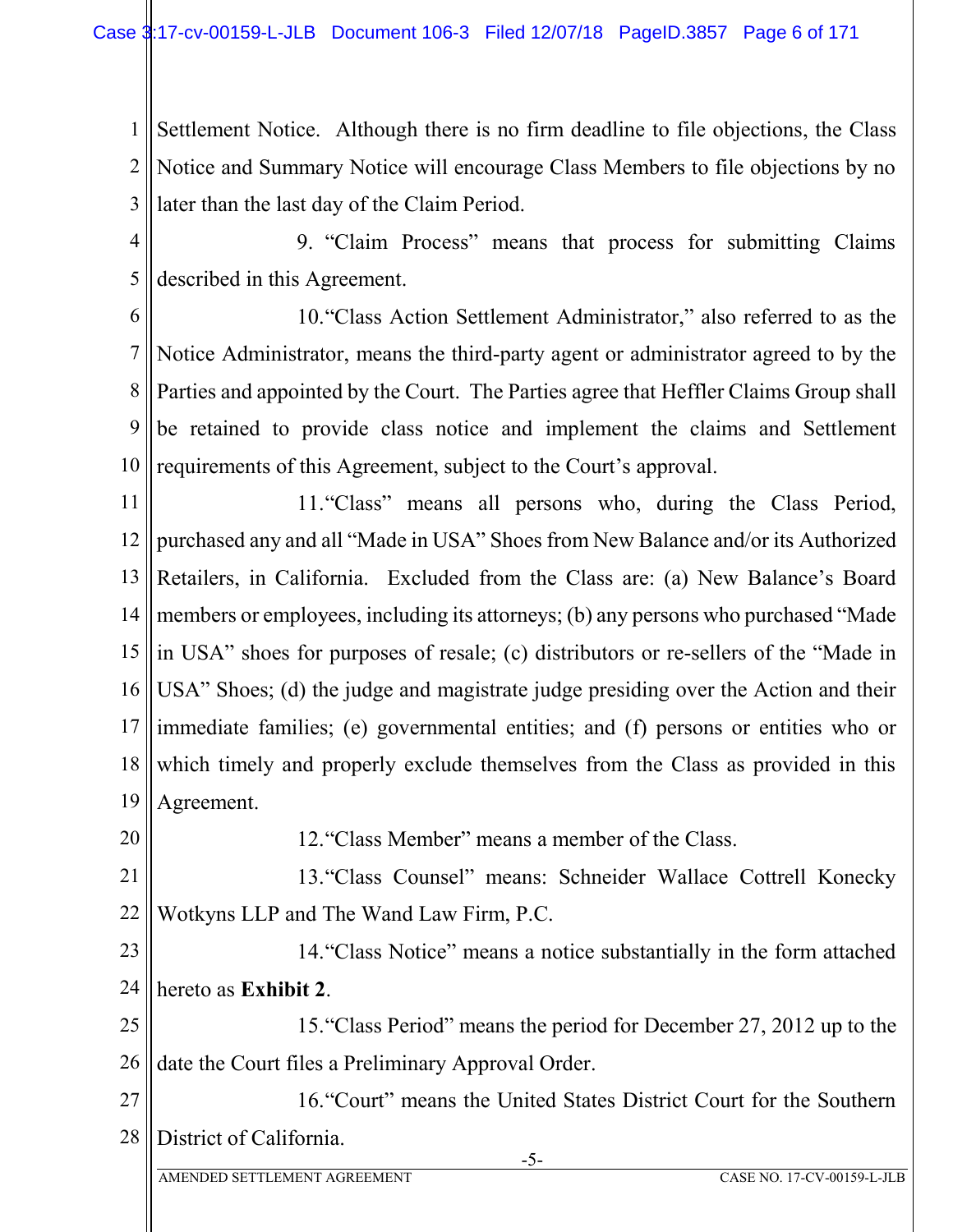1 2 3 4 5 6 7 8 9 10 11 12 13 14 15 16 17 18 19 20 21 22 23 24 25 26 27 28 -6- 17."Escrow Agent" means Heffler Claims Group. 18. "Exclusion Form" means the document that Class Members will submit in order to exclude themselves from the settlement, in substantially the same form as **Exhibit 3** attached to this Agreement. 19."Fairness Hearing" means the hearing at or after which the Court shall make a final decision whether to approve this Agreement as fair, reasonable, and adequate. The Fairness Hearing shall be scheduled on a Monday approximately 150 calendar days after the Court enters the Preliminary Approval Order. 20."Final Order and Final Judgment" means the Court's order approving the Settlement and this Agreement, as described in Section IX.B of this Agreement, which is to be substantially in the forms attached hereto as **Exhibits 4** and **5**, respectively. 21."Final Settlement Date" means the date on which the Final Order and Final Judgment approving this Agreement becomes final. For purposes of this Agreement: a. If no appeal has been taken from the Final Order and Judgment, "Final Settlement Date" means the date on which the time to appeal therefrom has expired; or b. If any appeal has been taken from the Final Order and Final Judgment, "Final Settlement Date" means the date on which all appeals therefrom, including petitions for rehearing or reargument, petitions for rehearing en banc, and petitions for certiorari or any other form of review, have been finally disposed of in a manner that affirms the Final Order and Judgment; or c. If the Parties agree in writing, "Final Settlement Date" can occur on any other agreed date. 22."'Made in USA' Shoes" means New Balance's shoes that were labeled and marketed as "Made in USA," and which contained a domestic value of 70% or greater, but less than 95%, and were purchased as new by Class Members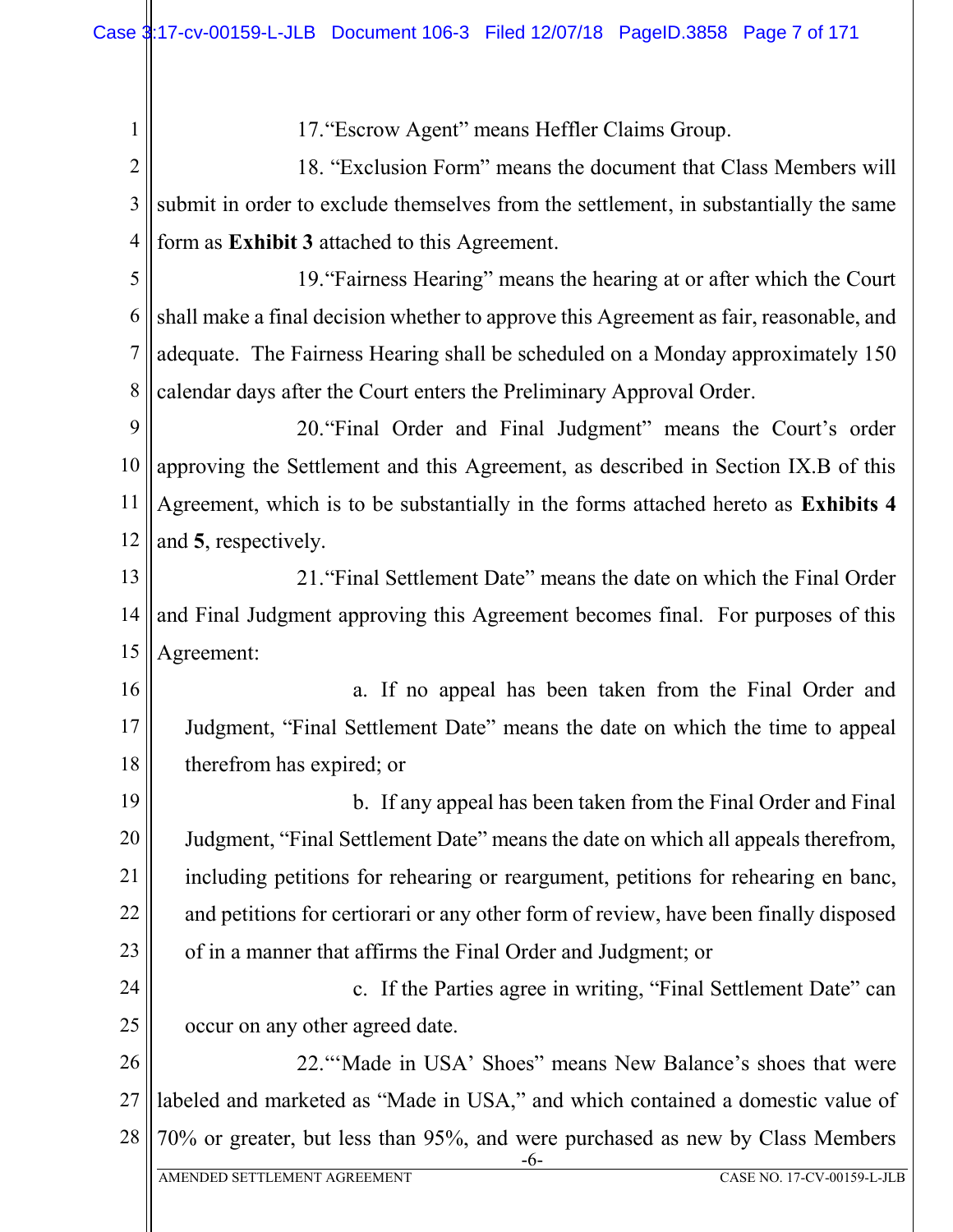1 2 3 4 5 6 during the Class Period. These shoes include: 601, M1140, M1290, M1300, M1400, M1540, M1700, M2040, M3040, M498, M574, M585, M587, M770, M990, M991, M995, M996, M997, M9975, M998, MK706, ML1300, ML1978, ML996, ML997, MR1105, MR993, MW812, PM15, PM16, US574, US576, US990, US993, US998, W1140, W1290, W1400, W1540, W3040, W498, W587, W990, W998, WK706, WR993, and WW812.

7 8 9 10 23."Notice Administrator" means the Court-appointed third-party agent or administrator agreed to by the Parties and appointed by the Court. The Parties agree that Heffler Claims Group shall be retained to implement the notice and related requirements of this Agreement.

11 12 24."Parties" means Plaintiffs and New Balance, collectively, as each of those terms is defined in this Agreement.

13 14 25."Plaintiffs" (also referred to as "Named Plaintiffs") means Sheila Dashnaw, William Meier, and Sherryl Jones.

15 16 17 26."Plaintiffs' Counsel" means counsel for the Plaintiffs in the Action, who are: Jason H. Kim of Schneider Wallace Cottrell Konecky Wotkyns LLP and Aubry Wand of The Wand Law Firm, P.C.

18 19 20 27."Preliminary Approval Order" means the order to be entered by the Court preliminarily approving the Settlement as outlined in Section IX.A. of this Agreement and should be substantially in the form attached hereto as **Exhibit 6**.

28."New Balance" means New Balance Athletics, Inc.

22 29."New Balance's Counsel" means Fish & Richardson P.C.

23 24 30."Release" means the release and waiver set forth in Section VII of this Agreement and in the Final Order and Final Judgment.

25 26 27 28 31."Released Parties" means New Balance, its past, present and future parents (including but not limited to New Balance, Inc., and any intermediary and/or ultimate parents), officers, directors, employees, stockholders, agents, attorneys, administrators, successors, suppliers, distributors, reorganized successors,

-7-

21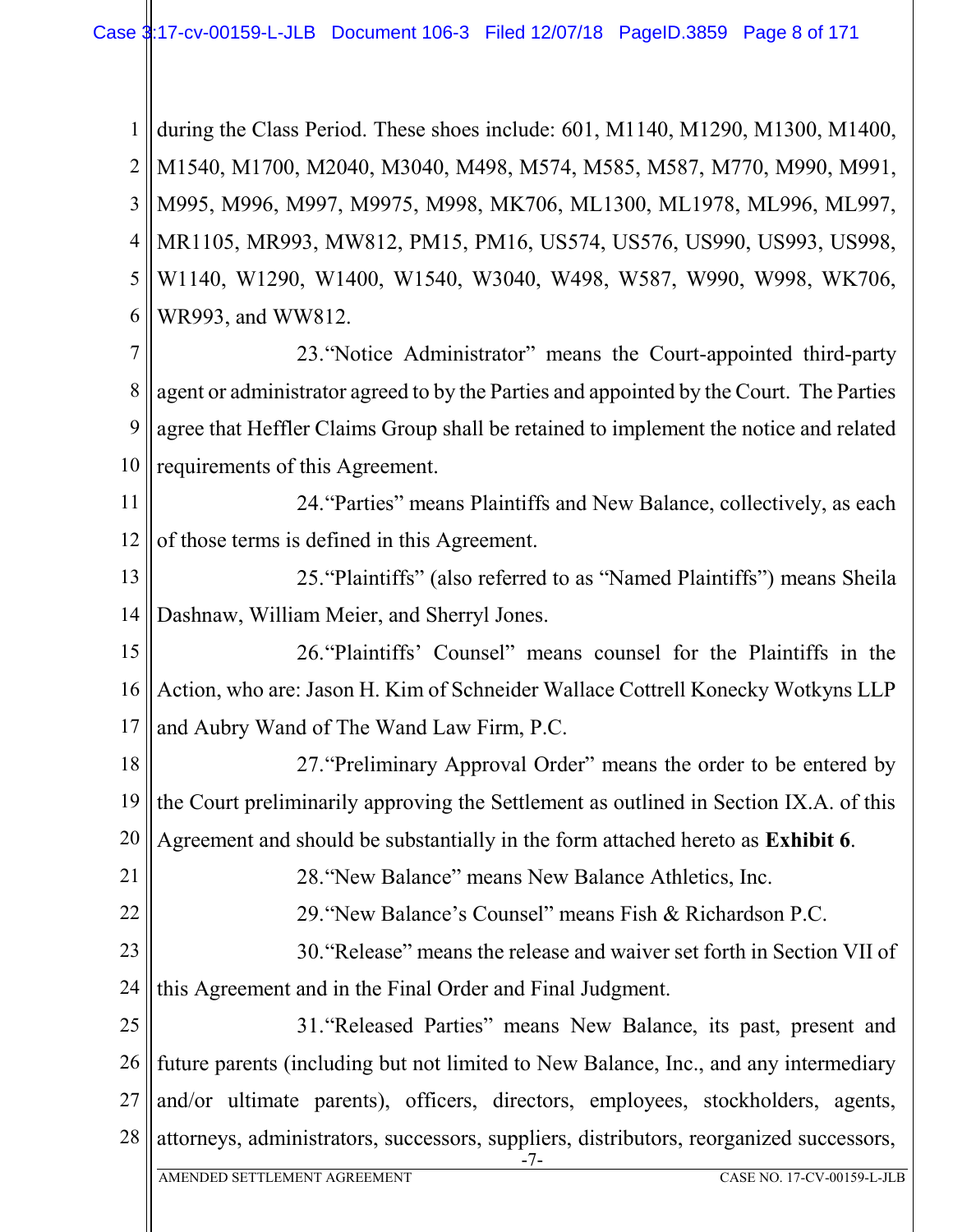1 2 3 spin-offs, assigns, holding companies, related companies, subsidiaries, affiliates, joint-ventures, partners, members, divisions, predecessors, as well as any Authorized Retailers of "Made in USA" Shoes.

4 5 32. "Summary Settlement Notice" means a notice substantially in the form attached hereto as **Exhibit 7**.

6 7 B. Other capitalized terms used in this Agreement but not defined in this Section II shall have the meanings ascribed to them elsewhere in this Agreement.

8 9 C. The terms "he or she" and "his or her" include "it" or "its" where applicable.

10 **III. SETTLEMENT RELIEF**

11 12 13 14 15 Settlement relief shall consist of two primary components: (1) a monetary component consisting of restitutionary payments to Class Members who submit valid Claims; and (2) an injunctive relief component through which New Balance agrees to make certain changes to its business practices with respect to its "Made in USA" Shoes.

16

### A. Relief Amount

17 18 19 20 21 22 23 24 25 26 27 1. The total relief amount shall be \$750,000. Within ten (10) business days of the Preliminary Approval Order, New Balance shall deposit an amount estimated to be sufficient to cover the Administrative Costs in escrow to be held by the Class Action Settlement Administrator, which shall be the "Escrow Agent," such amount to total \$200,000, which shall be used by the Escrow Agent to pay Administrative Costs. Within ten (10) business days of the Final Settlement Date, New Balance shall deposit an additional amount of \$550,000 to bring the total amount paid by New Balance to \$750,000, which additional amount shall be held in escrow to be held by the Escrow Agent to pay approved claims to Class Members as well as any additional Administrative Costs. Together, these amounts will be known as the "Escrowed Fund(s)".

28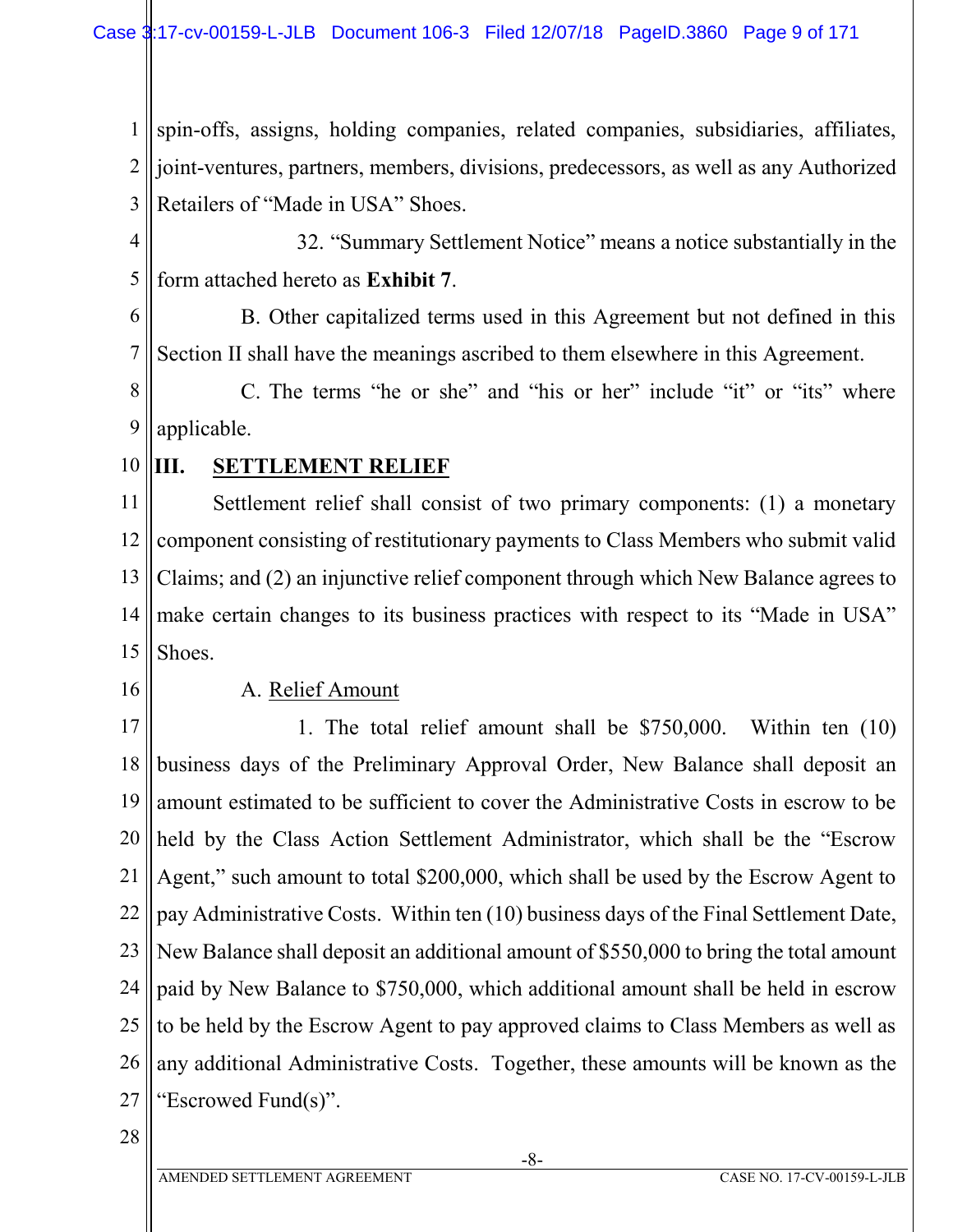1 2 3 4 5 6 2. The Escrowed Funds shall be non-reversionary and shall cover (a) payments to Class Members on a claims-made basis, (b) class representative service awards, and (c) Administrative Costs. However, in the event that the Court does not approve the Settlement, any amount of the Escrowed Funds remaining in escrow at the time that Court makes such a decision shall be returned to New Balance as soon as practicable, and no later than five (5) calendar days.

7 8 9 10 11 12 13 3. "Administrative Costs" shall include, (a) charges and invoices by the Class Action Settlement Administrator and Notice Administrator relating to this Settlement, (b) the costs and expenses associated with disseminating the notice, including but not limited to, the Class Notice and the Summary Settlement Notice, to the Class, (c) the costs and expenses associated with claims administration, and (d) the costs and expenses associated with the timely, valid, and approved Claims submitted by Class Members pursuant to the Claim Process.

14

### B. Claim Form Submission and Review

15 16 17 18 19 20 1. Class Members may submit a Claim through the Claim Process during the Claim Period and the Class Action Settlement Administrator shall review and process the Claims. As part of the Claim Process, Class Members shall be eligible for the relief provided in this Agreement, provided Class Members complete and timely submit the Claim Form, which shall be included with the Class Notice, to the Class Action Settlement Administrator within the Claim Period.

21 22 23 24 25 2. Class Members shall not initially be required to submit proof of purchase for a purchase of one pair of qualified "Made in USA" Shoes. Proof of purchase (*e*.*g*., a receipt, a credit card record, or other substantial proof) shall be required for each additional purchase of qualified "Made in USA" Shoes claimed by each Class Member (*e*.*g*., anywhere between two and five purchases).

26 27 28 3. As stated on the Claim Form, in order to be eligible to receive the Claim Amount, Class Members must attest, pursuant to 28 U.S.C. section 1746 under penalty of perjury, that the Class Member purchased one or more of the "Made

-9-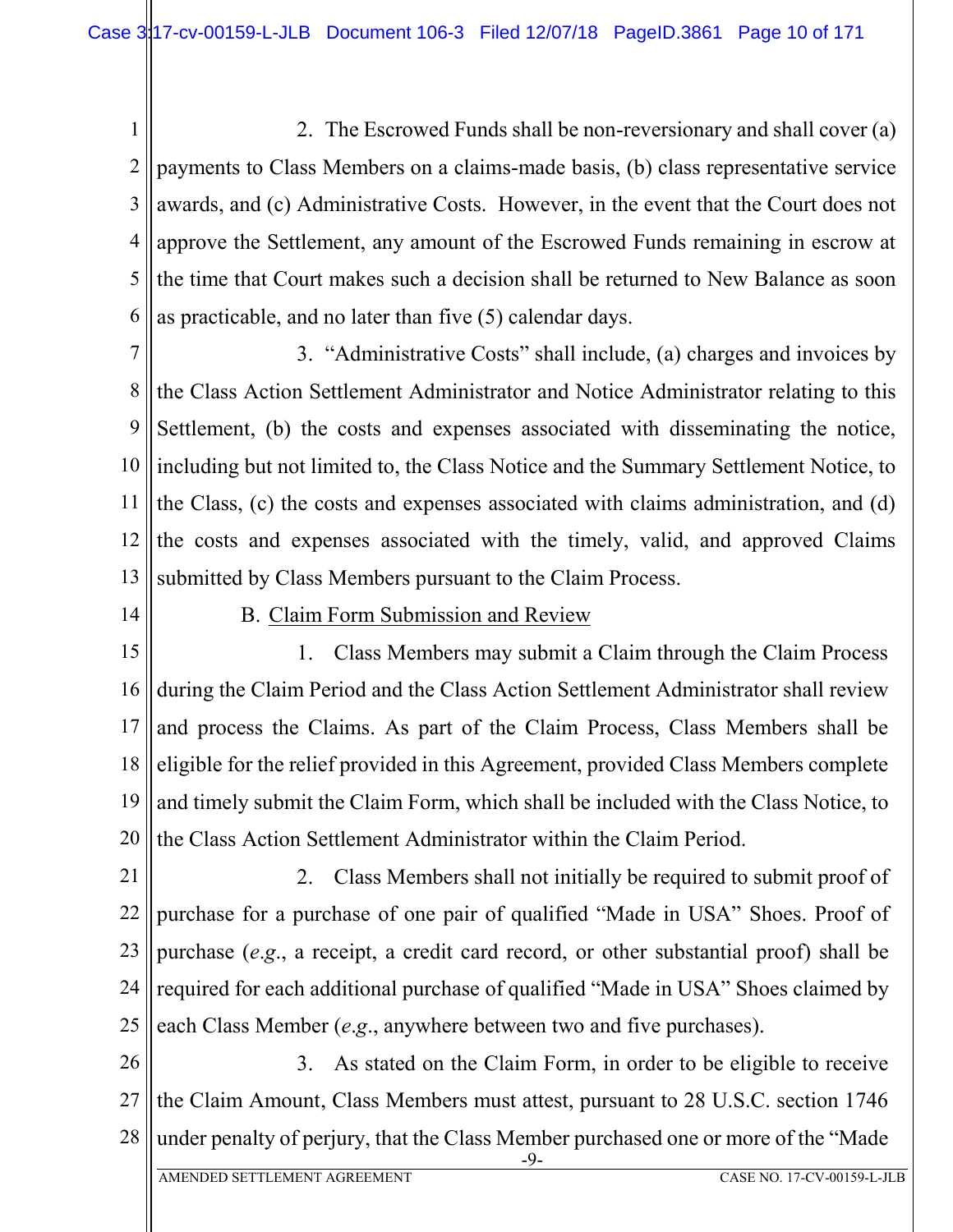1 2 3 4 5 6 7 8 9 10 in USA" Shoes in California during the Class Period. The Claim Form shall advise Class Members that the Class Action Settlement Administrator has the right to request verification of the purchase of "Made in USA" Shoes, including, but not limited to, receipt(s) or other documentation demonstrating purchase of any and all of the "Made in USA" Shoes during the Class Period, prior to issuing the Claim Amount to the Class Member. If the Class Member does not timely comply (*e*.*g*., within thirty-five (35) days of any request from the Class Action Settlement Administrator) and/or is unable to produce documents to substantiate and/or verify the information on the Claim Form and the Claim is otherwise not approved, the Claim shall be disqualified.

11 12 13 14 15 16 4. The Class Action Settlement Administrator has the right to audit any claims, and will use adequate and customary procedures and standards to prevent the payment of fraudulent claims and to pay only valid claims. Such procedures may include: (1) screening for duplicate claims or Settlement Class Members seeking more than the maximum cash payment permitted, and (2) reviewing Claims for evidence of waste, fraud, and abuse.

17 18 19 20 21 22 23 24 25 5. The Class Action Settlement Administrator shall employ reasonable procedures to screen Claims for waste, fraud, and abuse. The Class Action Settlement Administrator may request additional information necessary to validate Claims and/or reject a Claim Form where there is evidence of abuse or fraud. The Settlement Administrator may also reject a Claim Form that does not contain all requested information necessary to screen the claim for fraud or abuse. Finally, the Class Action Settlement Administrator's decision as to whether the Class Member submitted a Valid Claim shall be non-appealable, final, and binding upon the Parties and the Claimants.

26 27 6. The Class Action Settlement Administrator shall provide periodic updates to Class Counsel and to New Balance and New Balance's counsel regarding

28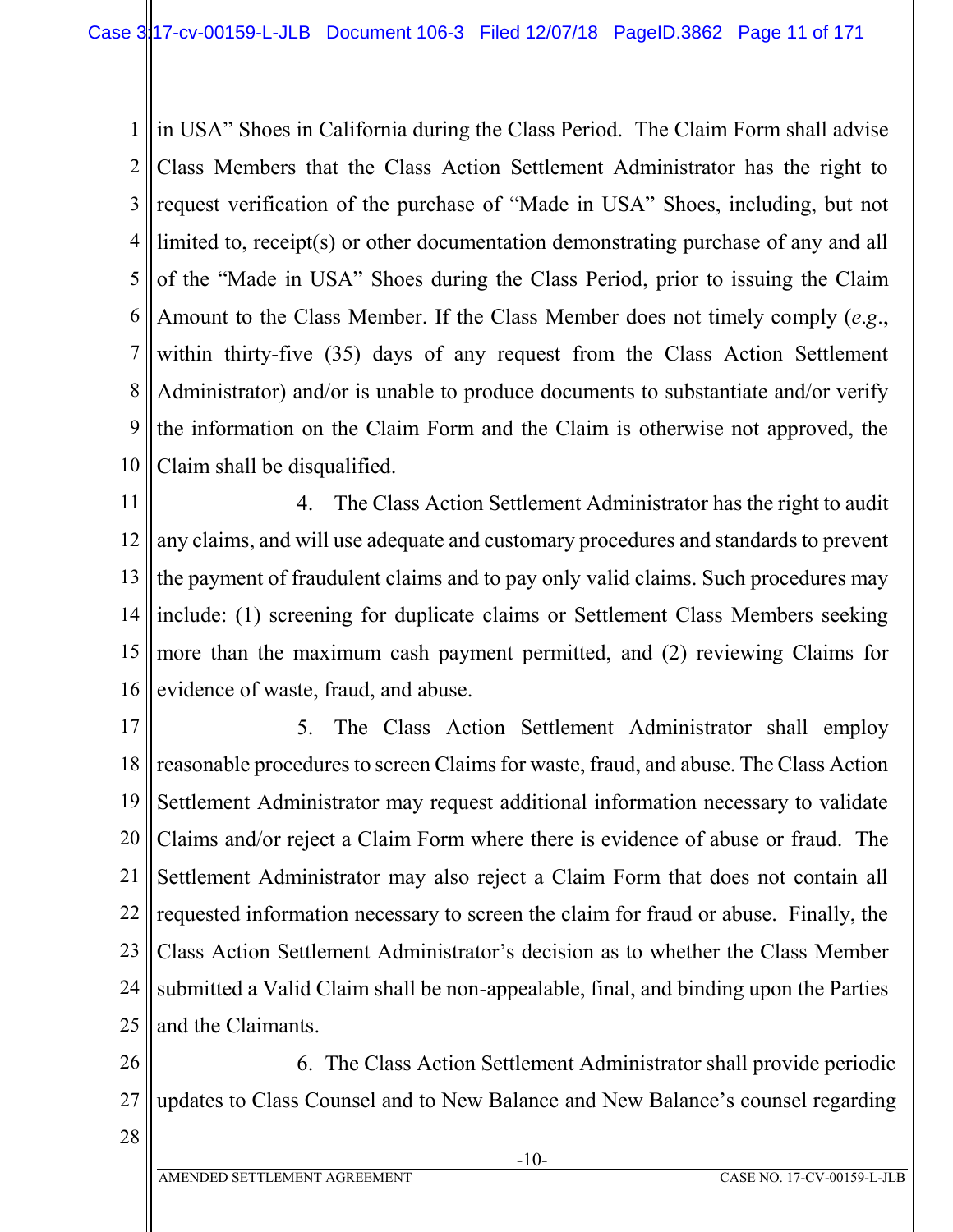1 2 Claim Form submissions beginning not later than one week after notice is disseminated and continuing on a weekly basis thereafter.

3 4 5 6 7 8 9 10 11 12 13 14 7. The Class Action Settlement Administrator shall begin to pay timely, valid, and approved Claims commencing fourteen (14) business days after the close of the Claim Period so long as this period is after the Final Settlement Date, or sooner upon New Balance and Plaintiffs' Counsel's joint direction, but not before the issuance of the Court's Final Order and Final Judgment approving the Settlement. In the event the Final Settlement Date falls after the close of the Claim Period, then the Class Action Settlement Administrator shall begin to pay timely, valid, and approved Claims commencing fourteen (14) business days after the Final Settlement Date. The Class Action Settlement Administrator shall have completed the payment to Class Members who have submitted timely, valid and approved Claims pursuant to the Claim Process no later than one hundred eighty (180) calendar days after either the Final Settlement Date or the close of the Claim Period, whichever is later.

15 16 17 18 19 20 21 22 23 8. Subject to Section III.C.1., below, the relief to be provided to eligible Class Members for each pair of "Made in USA" Shoes purchased by an eligible Class Member, shall be an amount of \$10.00 cash ("Claim Amount"). In the event a Class Member has purchased more than one pair of the "Made in USA" Shoes, that Class Member may submit one Claim for each pair of "Made in USA" Shoes purchased, up to five pairs of "Made in the USA" Shoes. Thus, the maximum Claim Amount each Class Member can recover is \$50.00 cash. In addition, the maximum Claim Amount per "Household" (defined as all persons residing at the same physical address) shall be limited to 10 pairs or \$100.

- 24
- 25

9. The Claim Amount will be paid in the form of a check.

C. Adjustments and Remaining Funds

26 27 28 -11- 1. If the total of the timely, valid and approved Claims submitted by Class Members exceeds the available monetary relief in the Escrowed Fund, minus any fees, payments, and costs set forth in this Agreement, each eligible Class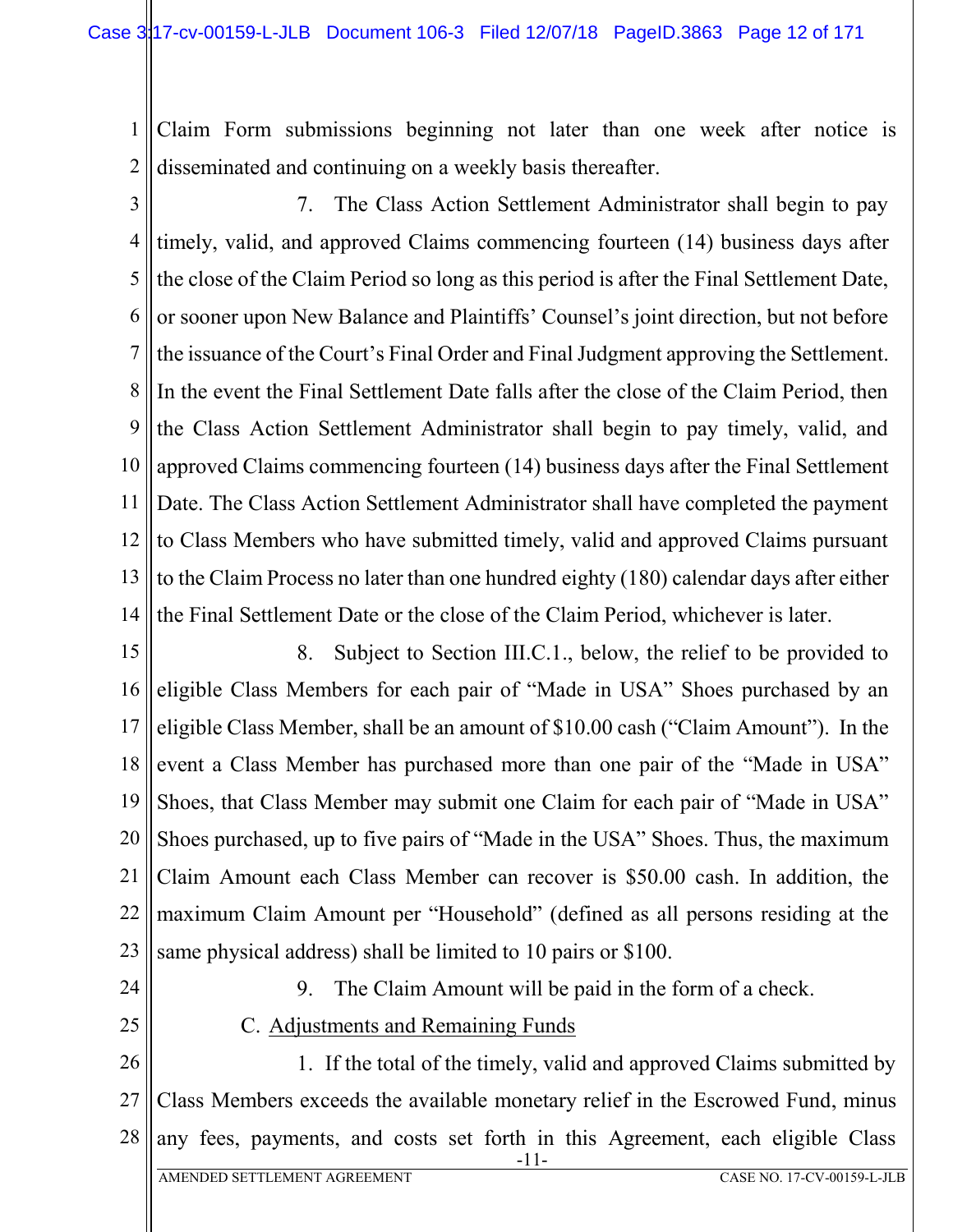1 Member's Claim Amount shall be reduced on a *pro rata* basis.

2 3 4 5 6 7 8 9 10 11 12 13 14 15 2. If there are any funds remaining in the Escrowed Fund after all Claims have been paid or any un-cashed checks made payable to eligible Class Members ("Residual Funds"), the Class Action Settlement Administrator shall equally distribute the remaining Escrowed Funds and/or the Residual Funds to the following non-profit organization(s) in equal amounts: Public Justice Foundation and Consumer Federation of California ("Cy Pres Recipients") and/or other nonprofit organization(s) or foundation(s) that are agreed upon by the Parties and approved by the Court. If Public Justice Foundation or Consumer Federation of California is approved and the other is not, the entire remaining funds shall be distributed to the approved entity. No remaining funds in the Escrowed Fund or Residual Funds will be returned to Defendant. Defendant represents and warrants that any payment of Residual Funds to any charities, non-profit organizations, or governmental entit(ies) shall not reduce any of its donations or contributions to any entity, charity, charitable foundation or trust, and / or non-profit organization.

16

17 3. Checks issued to Class Members shall remain negotiable for ninety (90) calendar days from the date they are mailed.

18 19 20 21 4. Any payments to the Cy Pres Recipient, whether they be remaining funds in the Escrowed Fund or Residual Funds, shall be issued to the Cy Pres Recipient within one hundred and eighty (180) calendar days of the Final Settlement Date.

22

D. Injunctive Relief

23 24 25 New Balance agrees to implement the following changes to its business practices, which will commence within ten (10) business days of the Final Settlement Date:

26 27 28 1. Going forward, for all "Made in USA" Shoes produced after the Final Settlement Date, the hangtag affixed to the "Made in USA" Shoes which contain less than 95% U.S. content will no longer include the phrase "Made in the USA" on

-12-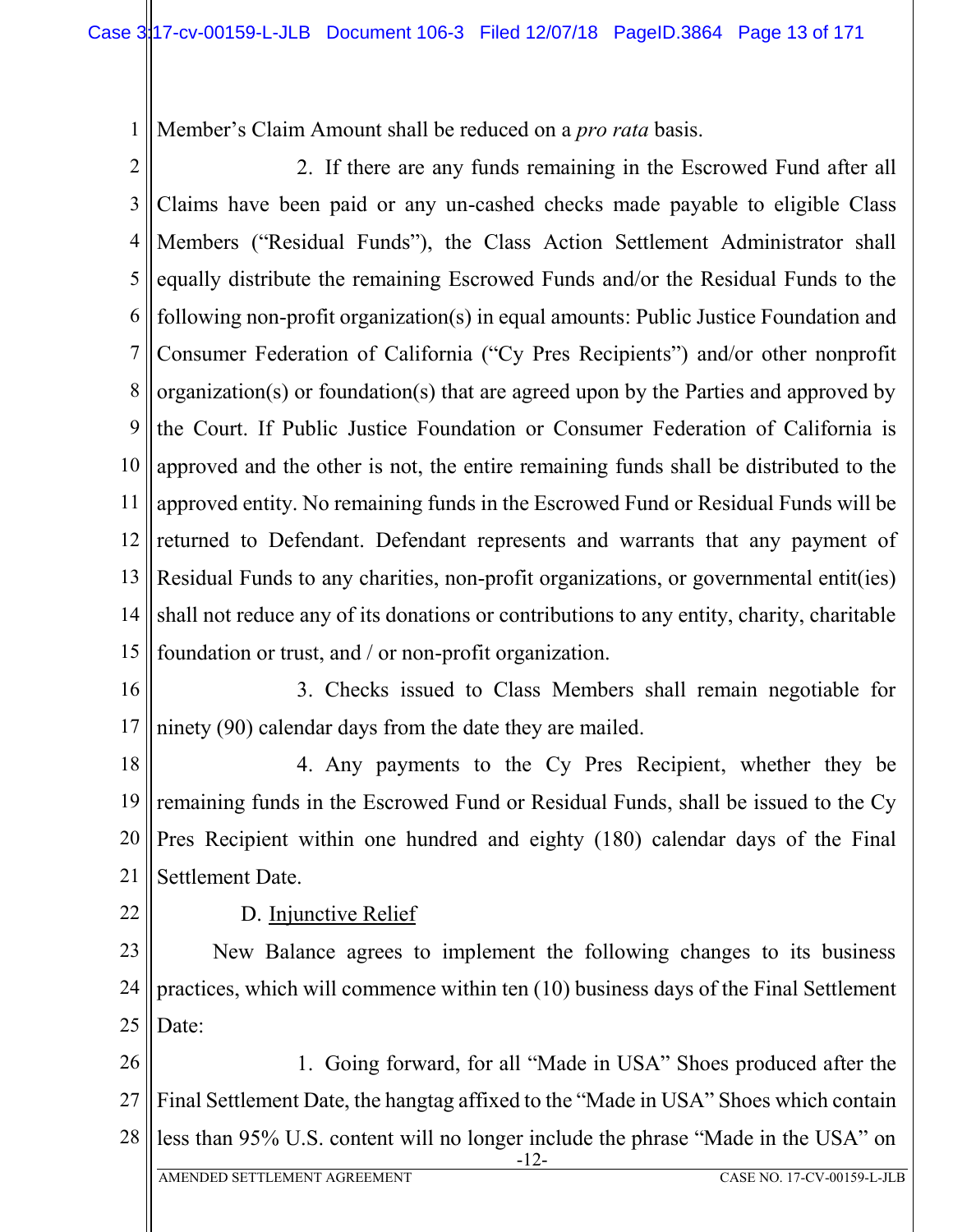1 2 3 4 5 6 7 the front of the tag. On the back, in clear readable font, the hangtag will include the following sentence, or words to similar effect, "New Balance 'made' is a premium collection that contains domestic value of 70% or greater" (the "Made Notice") unless and until a change in either federal or California law obviates the need for such clarification. New Balance may make any and all stylistic changes to the hangtag it desires so long as such changes are in accordance with the principles set forth in this paragraph.

8 9 10 11 12 13 14 15 16 17 18 2. Going forward, for all "Made in USA" Shoes produced after the Final Settlement Date, shoe boxes for the "Made in USA" Shoes which contain less than 95% U.S. content will not include the phrase "Made in the USA" on the outside top panel of the box. New Balance may indicate that the shoes are made in the United States on the side(s) of the shoe box if, on the end and/or side of the shoe box, in clear readable font, it states the following sentence, or words to similar effect, "New Balance 'made' is a premium collection that contains domestic value of 70% or greater" unless and until a change in either federal or California law obviates the need for such clarification. New Balance may make any and all stylistic changes to the shoe box it desires so long as such changes are in accordance with the principles set forth in this paragraph.

19 20 21 22 23 24 3. New Balance will implement a compliance and training program for a period of five years from the Final Settlement Date, intended to ensure that moving forward any advertising – including print, television, social media in the United States – include the Made Notice any time the "Made in USA" representation is made with respect to "Made in USA" Shoes which contain less than 95% U.S. content.

25 26 27 28 4. New Balance will implement reasonable policies and practices intended to ensure that the modified hangtag is physically affixed to each display shoe in all California retail stores. New Balance further agrees to implement a compliance training program for employees of its flagship and factory stores in California.

-13-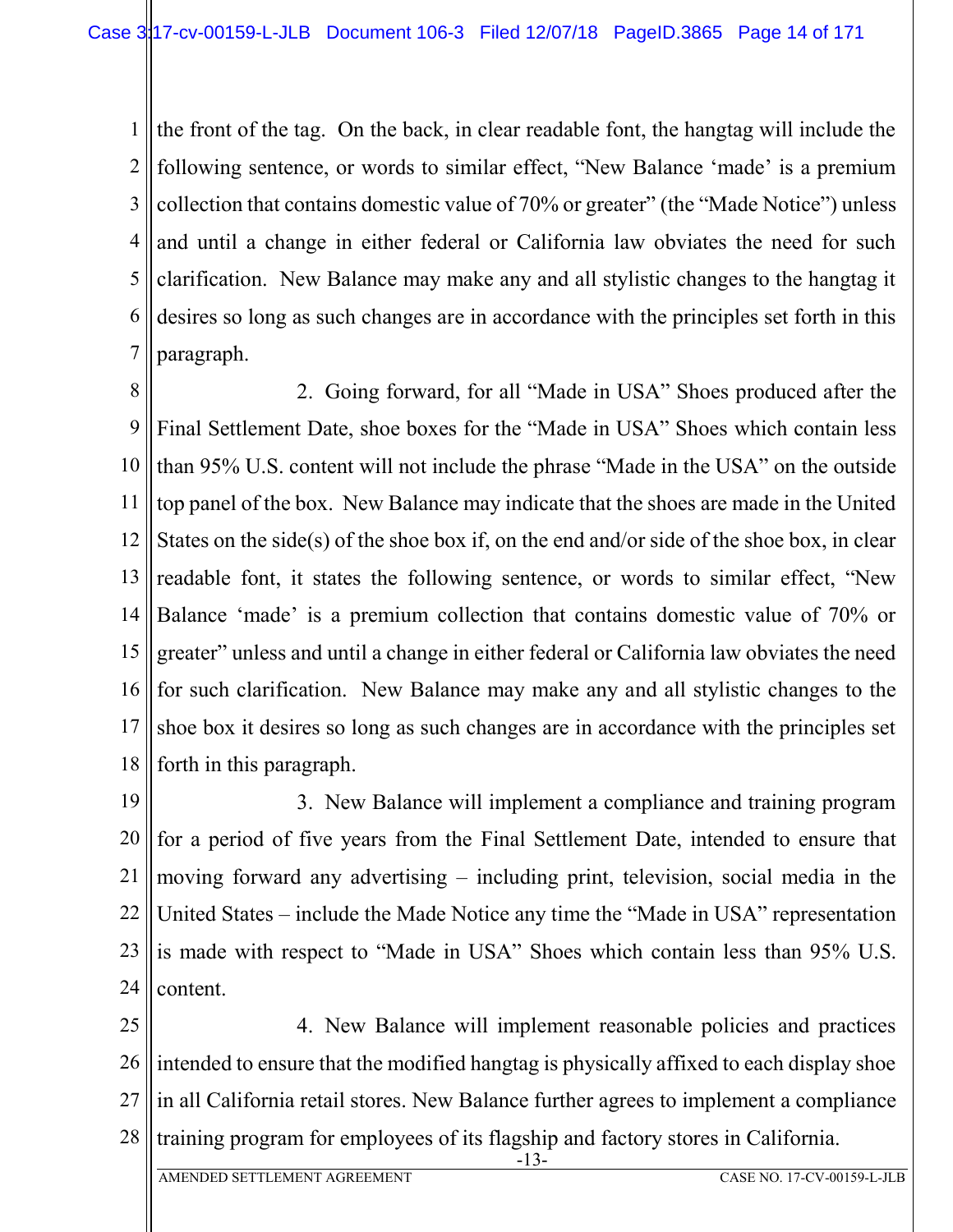1 2 3 4 5 6 5. New Balance sales and marketing associates who work on advertising for the "Made in USA" Shoes shall receive training at least twice during the five years following the effective date of the Settlement Agreement regarding California's false advertising laws conducted by an attorney. New Balance will also appoint an attorney responsible for ensuring compliance with the above and implement a compliance program for this same five-year period.

7 8 9 10 11 12 13 14 15 16 17 6. New Balance agrees that it will maintain its current policy with respect to any "Made in USA" statements on its U.S. ecommerce website. Specifically, (1) all banners saying "Made in USA" or displaying a "Made in USA" Shoe where the "Made in USA" label is showing must have the Made Notice in legible size and font, (2) the "Made in USA" Shoe landing page (*i*.*e*., where all of New Balance's "Made in USA" Shoes are listed), must have the Made Notice listed under the "Made in USA" heading, and (3) all individual product display pages containing a "Made in USA" Shoe must have the Made Notice listed in same size and font as, and in close proximity to, the rest of the product description. New Balance acknowledges that various aspects of its e-commerce website relating to "Made in USA" Shoes were changed after this litigation commenced.

18 19 20 21 22 23 24 7. New Balance has calculated the approximate total monetary costs and expenditures associated with planning and printing materials containing the Made Notice in order to comply with all of the foregoing injunctive relief. New Balance will disclose via a publicly filed declaration in the form of **Exhibit 8** an estimated projection, in the aggregate, of a dollar amount of the estimated costs for compliant Made in USA packaging, hangtags and compliance training for the next five years in support of securing approval of this settlement and/or a fee award.

25 26

27

28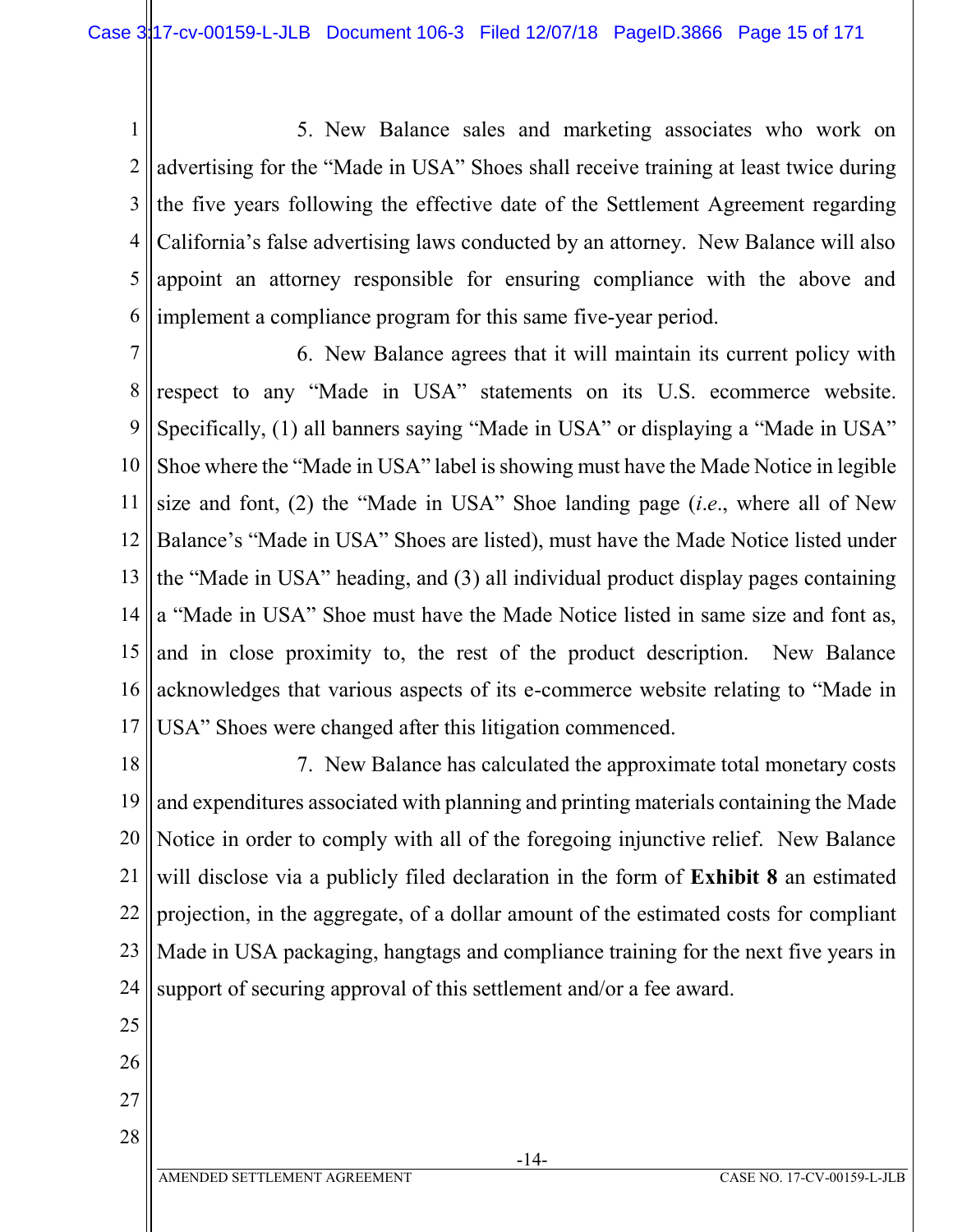# **IV. NOTICE TO THE CLASS**

1

2

3

# A. Duties of the Class Action Settlement Administrator and the Notice Administrator

4 5 6 7 8 9 10 11 12 13 1. The Parties shall jointly recommend and retain Heffler Claims Group to be the Class Action Settlement Administrator and the Notice Administrator to help implement the terms of this Agreement. Following the Court's preliminary approval of this Agreement and the Court's appointment of the proposed Class Action Settlement Administrator and the proposed Notice Administrator, the Notice Administrator shall disseminate notice to the Class as provided for in the Affidavit of the Notice Administrator, substantially in the form attached as **Exhibit 9** to this Agreement, as specified in the Preliminary Approval Order and in this Agreement, and in order to comply with all applicable laws, including, but not limited to, the Due Process Clause of the Constitution.

14 15 16 17 18 19 20 21 22 23 24 25 26 27 28 -15- 2. The Notice Administrator shall be responsible for, without limitation: (a) e-mailing the Class Notice to all Class Members for which New Balance has e-mail addresses; (b) arranging for the publication of the Summary Settlement Notice in relevant and widely circulated publications in California; (c) handling returned e-mail not delivered to Class Members; (d) arranging for banner advertising to be displayed on highly trafficked websites and social media such as Facebook geo-targeted to California; (e) attempting to obtain updated e-mail address information for any Class Notice returned without a forwarding e-mail address sending notice via U.S. Mail to such Class Members for whom New Balance has such records; (f) responding to requests for Class Notice; (g) receiving and maintaining on behalf of the Court any Class Member correspondence regarding requests for exclusion and objections to the Settlement; (h) forwarding written inquiries to the Parties or their designee for a response, if warranted; (i) establishing a post office box for the receipt of any correspondence; (j) responding to requests from the Parties' Counsel; (k) establishing a web site and toll-free voice response unit with message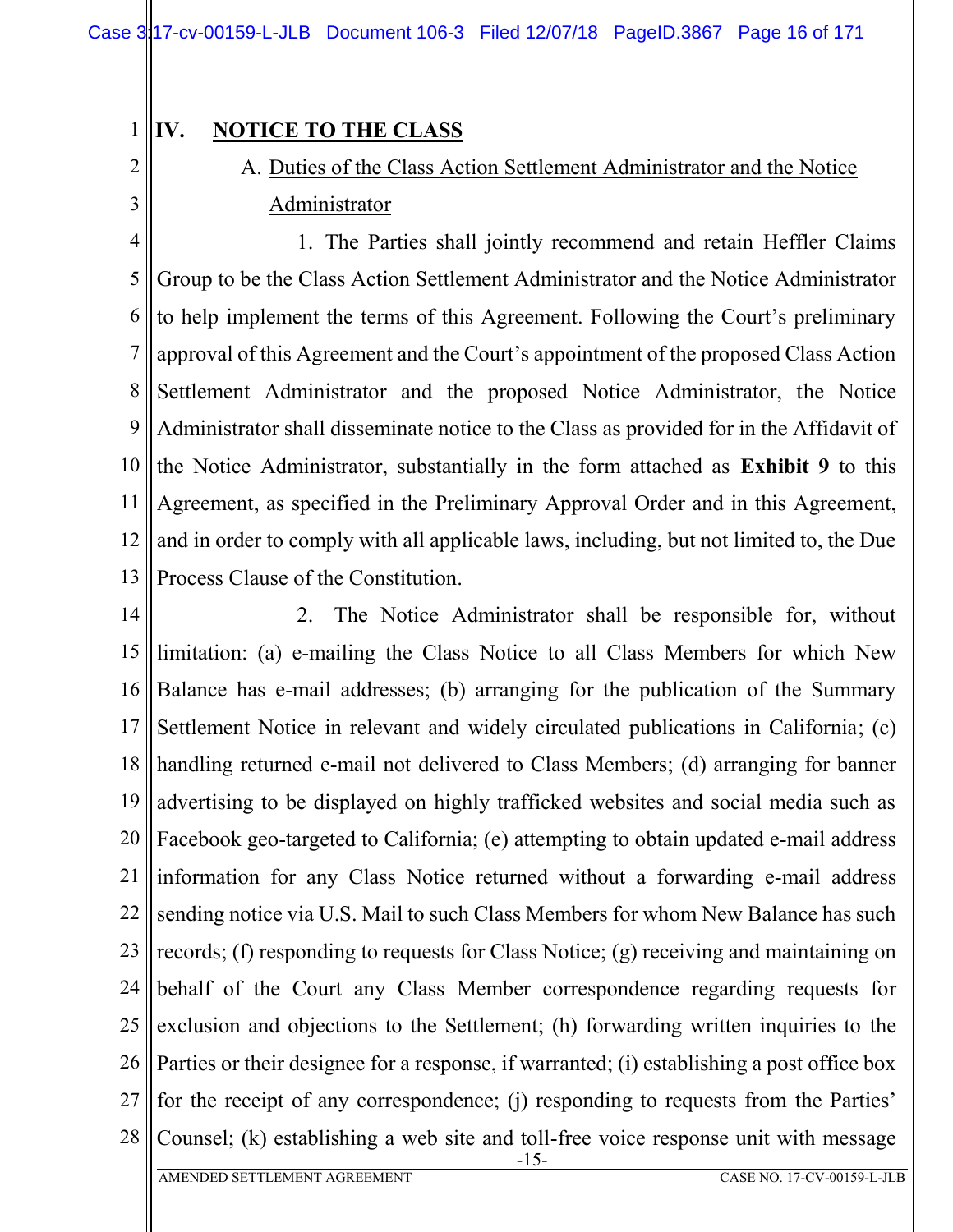1 2 3 4 5 6 7 8 and live operator capabilities to which Class Members may refer for information about the Actions and the Settlement; and (l) otherwise implementing and/or assisting with the dissemination of the notice of the Settlement as directed by the Court and/or the Parties. The Class Action Settlement Administrator shall be responsible for, without limitation, implementing the terms of the Claim Process and related administrative activities. The Notice Administrator and/or the Class Action Settlement Administrator shall coordinate their activities to minimize costs in effectuating the terms of this Agreement.

9 10 11 12 13 14 15 16 17 18 19 20 21 22 23 3. If the Class Action Settlement Administrator and/or the Notice Administrator make a material or fraudulent misrepresentation to, or conceal requested material information from the Parties, then the Party to whom the misrepresentation is made shall, in addition to any other appropriate relief, have the right to demand that the Class Action Settlement Administrator and/or the Notice Administrator, as applicable, immediately be replaced. If the Class Action Settlement Administrator and/or the Notice Administrator fail to perform adequately on behalf of New Balance or the Class, the Parties may agree to remove the Class Action Settlement Administrator and/or the Notice Administrator. The other Party shall not unreasonably withhold consent to remove the Class Action Settlement Administrator and/or the Notice Administrator, but this shall occur only after New Balance and Class Counsel have attempted to resolve any disputes regarding the retention or dismissal of the Class Action Settlement Administrator and/or the Notice Administrator in good faith, and, if they are unable to do so, after the matter has been referred to the Court for resolution.

24 25 26 4. The Class Action Settlement Administrator and/or the Notice Administrator may retain one or more persons to assist in the completion of his or her responsibilities.

27 28 -16- AMENDED SETTLEMENT AGREEMENT CASE NO. 17-CV-00159-L-JLB 5. Not later than fourteen (14) calendar days before the date of the Fairness Hearing, the Notice Administrator shall provide the Parties with a declaration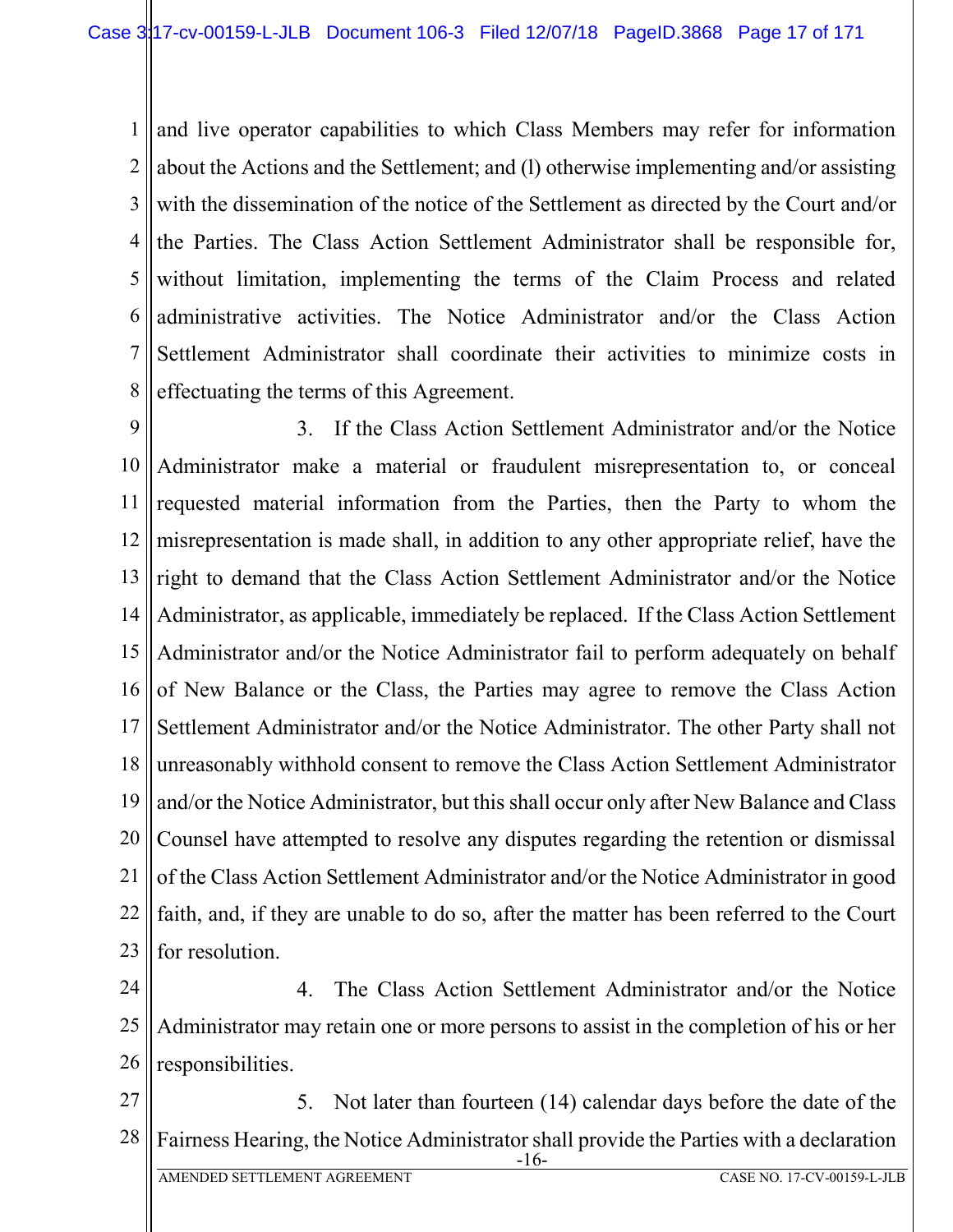1 2 3 4 that contains: (a) a list of those persons who have opted out or excluded themselves from the Settlement; (b) a list of the Class Members who have submitted valid and timely Claim Forms; and (c) the details outlining the scope, methods and results of the notice program.

5 6 7 6. The Notice Administrator shall promptly after receipt provide copies of any requests for exclusion, objections, and/or related correspondence to Class Counsel and New Balance's Counsel.

8 9

27

28

B. Class Notice

- 1. Dissemination of the E-Mailed Class Notice:
- 10 11 12 13 14 15 a. No later than one (1) business day after the entry of the Preliminary Approval Order, New Balance shall provide the Notice Administrator with the e-mail address and mailing address of each reasonably identifiable Class Member, subject to the existence of such information and its current possession, if at all, by New Balance.
- 16 17 18 19 20 21 22 23 24 25 26 b. No later than fourteen (14) calendar days after entry of the Preliminary Approval Order, and subject to the requirements of the Preliminary Approval Order and the Settlement Agreement, the Notice Administrator shall send the Class Notice by Electronic Mail ("E-Mail") to each reasonably identifiable Class Member's last known E-Mail address, and shall otherwise comply with Fed. R. Civ. P. 23 and any other applicable statute, law, or rule, including but not limited to, the Due Process Clause of the United States **Constitution** 
	- c. No later than twenty-one (21) calendar days after entry of the Preliminary Approval Order, the Notice Administrator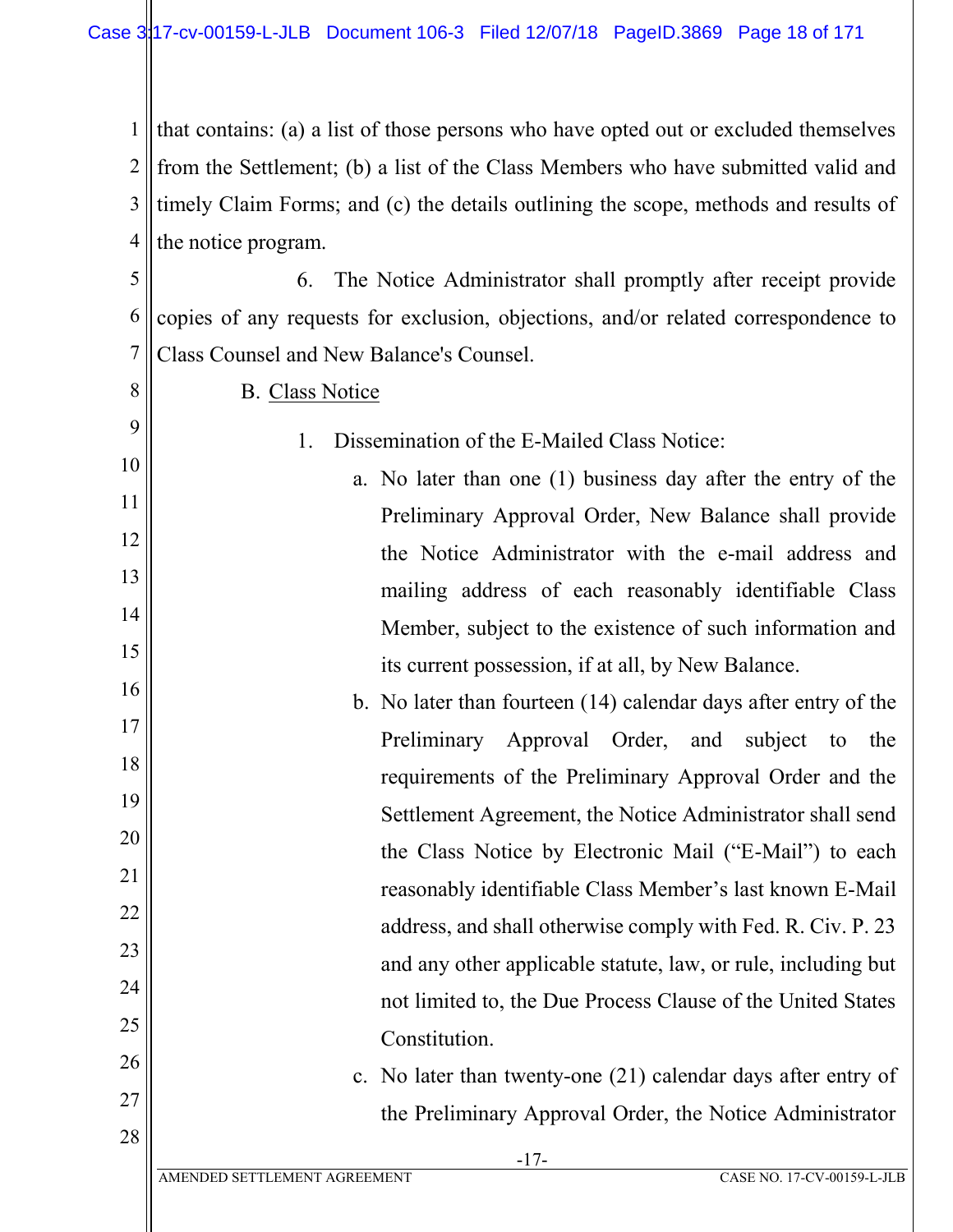1

2

3

4

5

6

| shall send the Summary Settlement Notice by First Class     |  |  |  |  |  |
|-------------------------------------------------------------|--|--|--|--|--|
| U.S. Mail, proper postage prepaid, to each Class Member     |  |  |  |  |  |
| whose E-mail address returned a message as undeliverable,   |  |  |  |  |  |
| subject to the existence of such information as provided by |  |  |  |  |  |
| New Balance pursuant to Section IV.B.1.a of this            |  |  |  |  |  |
| Agreement.                                                  |  |  |  |  |  |

| $\overline{7}$ | d. No later than thirty-five $(35)$ calendar days after entry of the               |
|----------------|------------------------------------------------------------------------------------|
| 8              | Preliminary Approval Order, the Notice Administrator                               |
| 9              | shall: (i) re-mail any Summary Settlement Notices returned                         |
| 10             | by the United States Postal Service with a forwarding                              |
| 11             | address that are received by the Notice Administrator; (ii)                        |
| 12             | by itself or using one or more address research firms, as                          |
| 13             | soon as practicable following receipt of any returned                              |
| 14             | Summary Settlement Notices that do not include a                                   |
| 15             | forwarding address, research any such returned mail for                            |
| 16             | better addresses and promptly mail copies of the Summary                           |
| 17             |                                                                                    |
| 18             | Settlement Notice to the better addresses so found.                                |
|                | 2. Content of the Class Notice: The Claim Form and the Class                       |
| 19             | Notice shall be in a form substantially similar to the document attached to this   |
| 20             | Agreement as Exhibits 1 and 2, respectively, and shall advise Class Members of the |
| 21             | following:                                                                         |
| 22             | General Terms: The Class Notice shall contain a plain and<br>a.                    |
| 23             | concise description of the nature of the Action, the history                       |
| 24             | of the litigation of the claims, the preliminary certification                     |
| 25             | of the Class, and the proposed Settlement, how the                                 |
| 26             | proposed Settlement would provide relief to the Class and                          |
| 27             | Class Members, what claims are released under the                                  |

-18-

proposed Settlement and other relevant terms and

28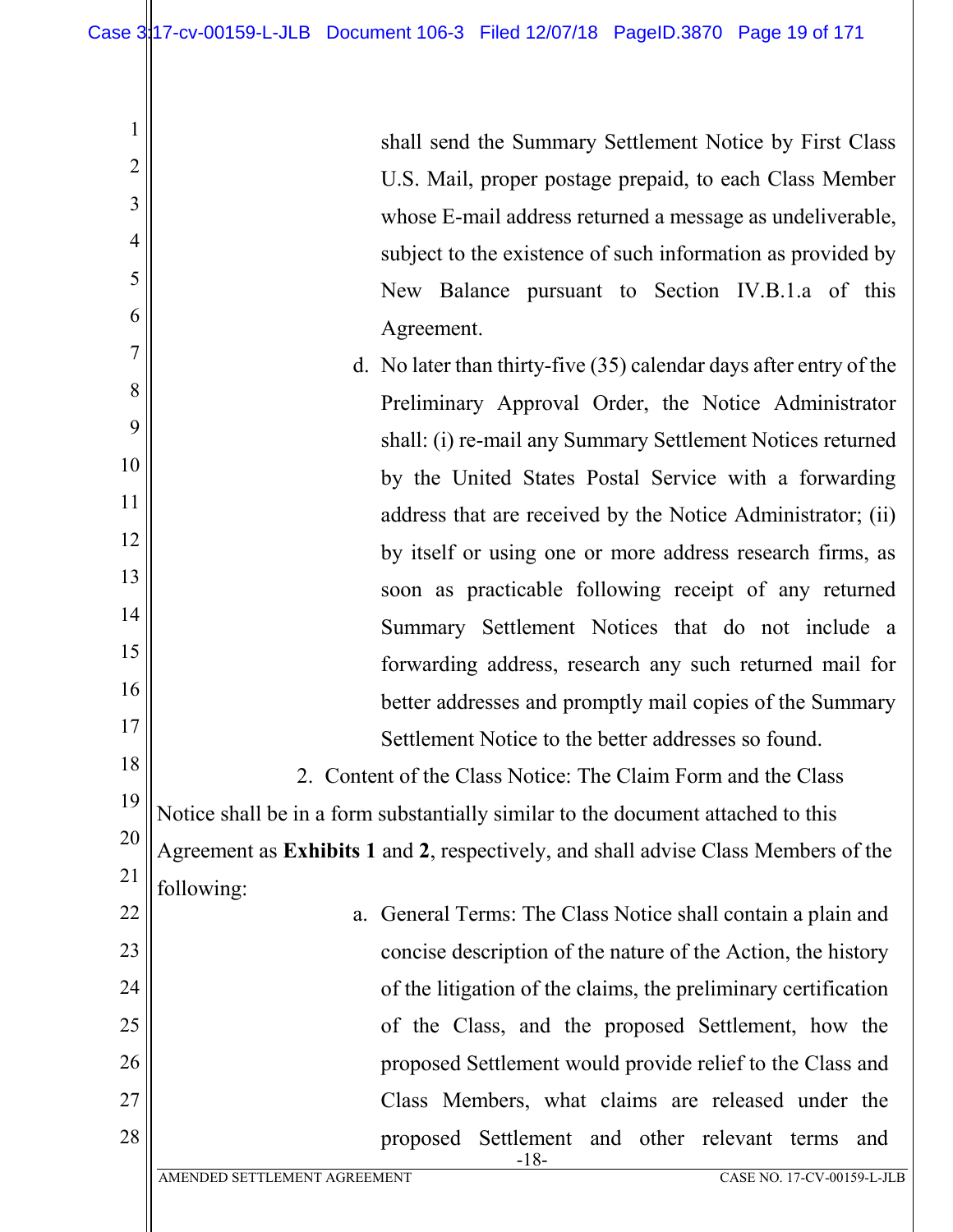conditions.

1

| $\overline{2}$ |                              | b. Opt-Out Rights: The Class Notice shall inform Class       |
|----------------|------------------------------|--------------------------------------------------------------|
| 3              |                              | Members that they have the right to opt out of the           |
| $\overline{4}$ |                              | Settlement. The Class Notice shall provide the deadlines     |
| 5              |                              | and procedures for exercising this right.                    |
| 6              |                              | c. Objection to Settlement: The Class Notice shall inform    |
| 7              |                              | Class Members of their right to object to the proposed       |
| 8              |                              | Settlement and appear at the Fairness Hearing. The Class     |
| 9              |                              | Notice shall provide the procedures for exercising these     |
| 10             |                              | rights.                                                      |
| 11             |                              | d. Fees and Expenses: The Class Notice shall inform Class    |
| 12             |                              | Members about the amounts being sought by Plaintiffs'        |
| 13             |                              | Counsel as Attorneys' Fees and Expenses and individual       |
| 14             |                              | service awards to the Plaintiffs, and shall explain that New |
| 15             |                              | Balance will pay the fees and expenses awarded to            |
| 16             |                              | Plaintiffs' Counsel in addition to amounts being made        |
| 17             |                              | available for relief to Class Members and without reducing   |
| 18             |                              | such relief amounts.                                         |
| 19             |                              | The Class Notice shall include the Claim<br>e. Claim Form:   |
| 20             |                              | Form, which shall inform the Class Member that he or she     |
| 21             |                              | must fully complete and timely return the Claim Form         |
| 22             |                              | within the Claim Period to be eligible to obtain relief      |
| 23             |                              | pursuant to this Agreement.                                  |
| 24             | f.                           | Exclusion Form: The Class Notice shall include the           |
| 25             |                              | Exclusion Form, which shall inform the Class Member that     |
| 26             |                              | he or she must fully complete and timely return the          |
| 27             |                              | Exclusion Form within the Claim Period to be excluded        |
| 28             |                              | from the settlement.<br>$-19-$                               |
|                | AMENDED SETTLEMENT AGREEMENT | CASE NO. 17-CV-00159-L-JLB                                   |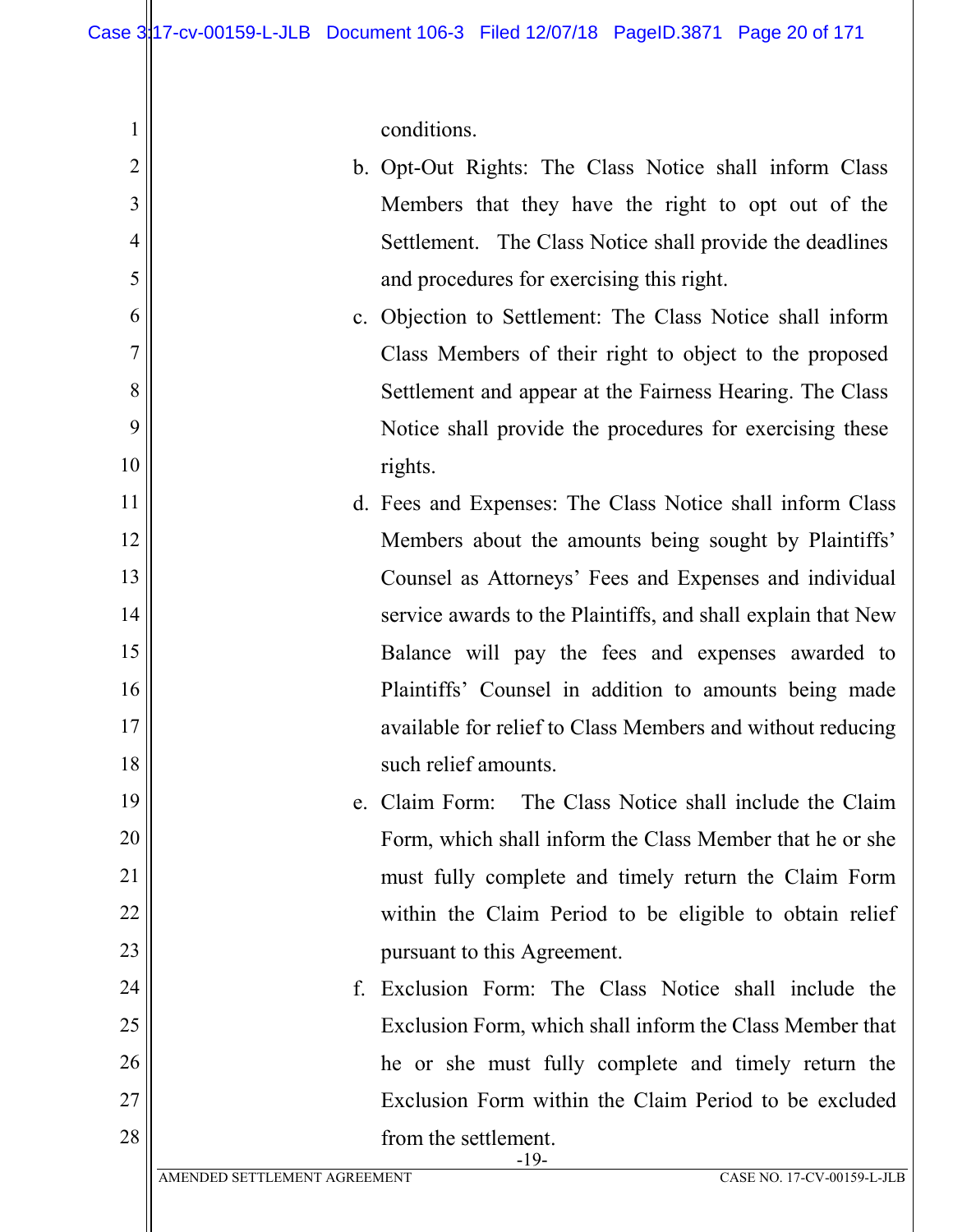1 2 3 4 5 6 7 3. The Summary Settlement Notice: The Notice Administrator shall publish the Summary Settlement Notice no later than fourteen (14) calendar days after entry of the Preliminary Approval Order, and shall substantially complete it no later than seventy-four (74) calendar days after entry of the Preliminary Approval Order as described in the Affidavit of the Notice Administrator, and in such additional newspapers, magazines, and/or other media outlets in California as shall be agreed upon by the Parties.

8 9 10 11 12 13 14 15 4. Internet Website: No later than ten (10) calendar days after the entry of the Preliminary Approval Order, and prior to the dissemination of the Class Notice pursuant to Section IV.B.1 to Section IV.C, the Notice Administrator shall establish an Internet website that will inform Class Members of the terms of this Agreement, their rights, dates and deadlines and related information. The website shall include, in .pdf format, materials agreed upon by the Parties and/or required by the Court. Additionally, geo-located Banner ads on the Internet and Social Media shall direct Class Members to the website.

16 17 18 19 20 5. Toll-Free Telephone Number: No later than ten (10) calendar days after the entry of the Preliminary Approval Order, and prior to the dissemination of the Class Notice pursuant to Section IV.B.1 to Section IV.C, the Notice Administrator shall establish a toll-free telephone number that will provide Settlement-related information to Class Members.

21

### C. Duties of New Balance

22 23 24 25 26 Within ten (10) calendar days of the filing of the Motion for Preliminary Approval and any renewed Motion for Preliminary Approval, New Balance shall serve upon the appropriate State and Federal officials a notice of the proposed settlement in accordance with 28 U.S.C. § 1715(b), and shall otherwise comply with Fed. R. Civ. P. 23 and any other applicable statute, law, or rule.

- 27 **V. REQUESTS FOR EXCLUSION**
- 28

#### -20- A. Any Class Member who wishes to be excluded from the Class must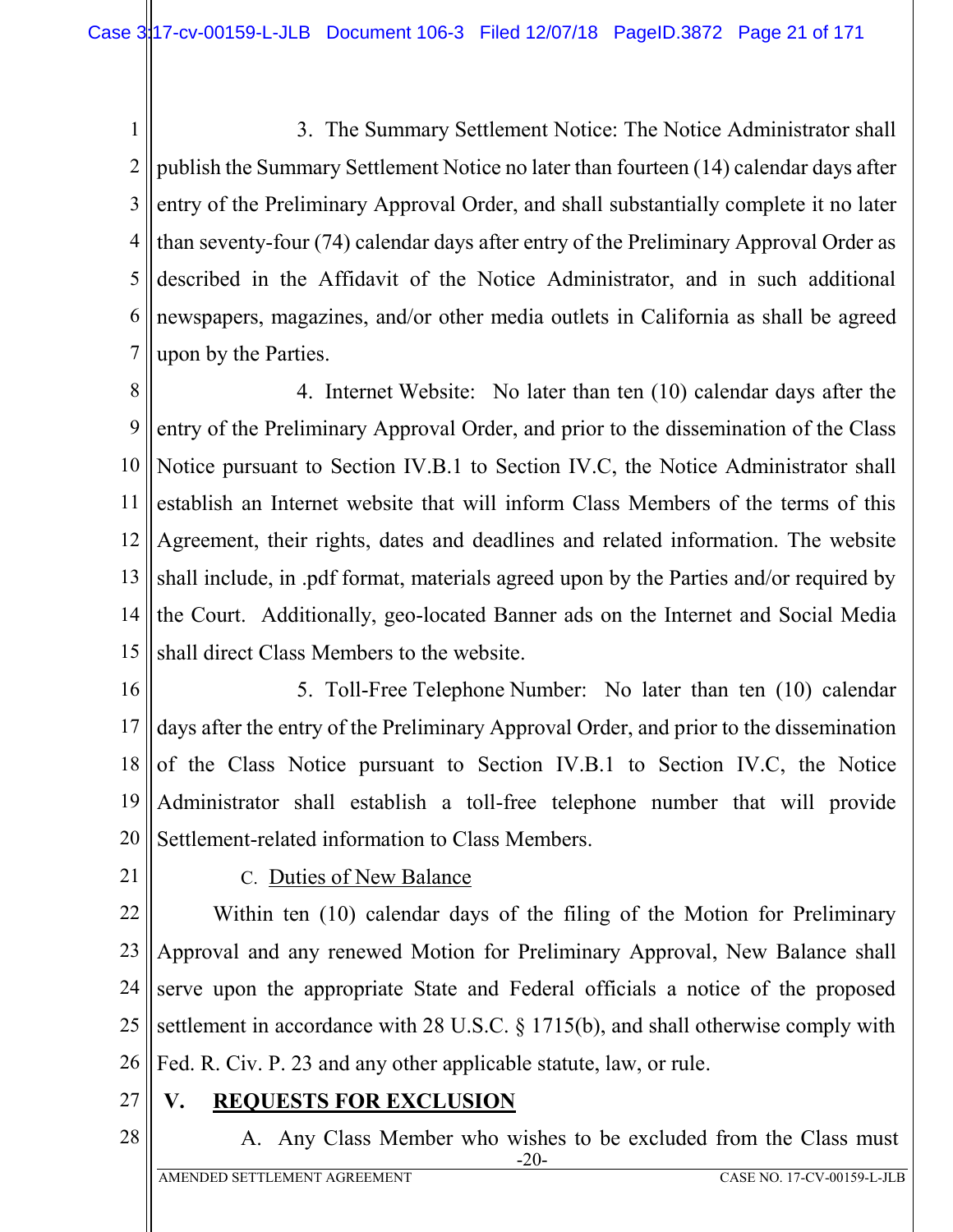1 2 3 4 5 6 7 submit an Exclusion Form to the Notice Administrator via mail at the address provided in the Class Notice, postmarked no later than the final day of the Claim Period or via the settlement website no later than the final day of the Claim Period, or as the Court otherwise may direct. The Notice Administrator shall forward copies of any written requests for exclusion to Class Counsel and New Balance's Counsel. A list reflecting all valid requests for exclusion shall be filed with the Court by the Parties no later than forty-two (42) calendar days before the Fairness Hearing.

8 9 10 11 12 B. Any potential Class Member who does not submit a timely Exclusion Form as provided in the preceding Section V.A shall be bound by all subsequent proceedings, orders, and judgments, including, but not limited to, the Release, in the Action, even if he or she has litigation pending or subsequently initiates litigation against New Balance relating to the claims and transactions released in the Action.

13

### **VI. OBJECTIONS TO SETTLEMENT**

14 15 16 17 18 19 20 21 22 23 24 25 26 27 28 -21- AMENDED SETTLEMENT AGREEMENT CASE NO. 17-CV-00159-L-JLB A. Any Class Member who has not submitted a timely Exclusion Form and who wishes to object to the fairness, reasonableness, or adequacy of this Agreement or the proposed Settlement, or to the award of Attorneys' Fees and Expenses, or the individual awards to Plaintiffs, or any other aspect of the Settlement, may file with the Court and submit to the Notice Administrator via mail at the address provided in the Class Notice, postmarked no later than the final day of the Claim Period, or via the settlement website no later than the final day of the Claim Period, or as the Court otherwise may direct, a written statement of the objection(s), as well as the specific reason(s), if any, for each objection, including any legal support the Class Member wishes to bring to the Court's attention, any evidence or other information the Class Member wishes to introduce in support of the objections, a statement of whether the Class Member intends to appear and argue at the Fairness Hearing, and list the Class Member's purchase(s) of the "Made in USA" Shoes. Class Members may do so either on their own or through an attorney retained at their own expense. Any objection must include proof of purchase for the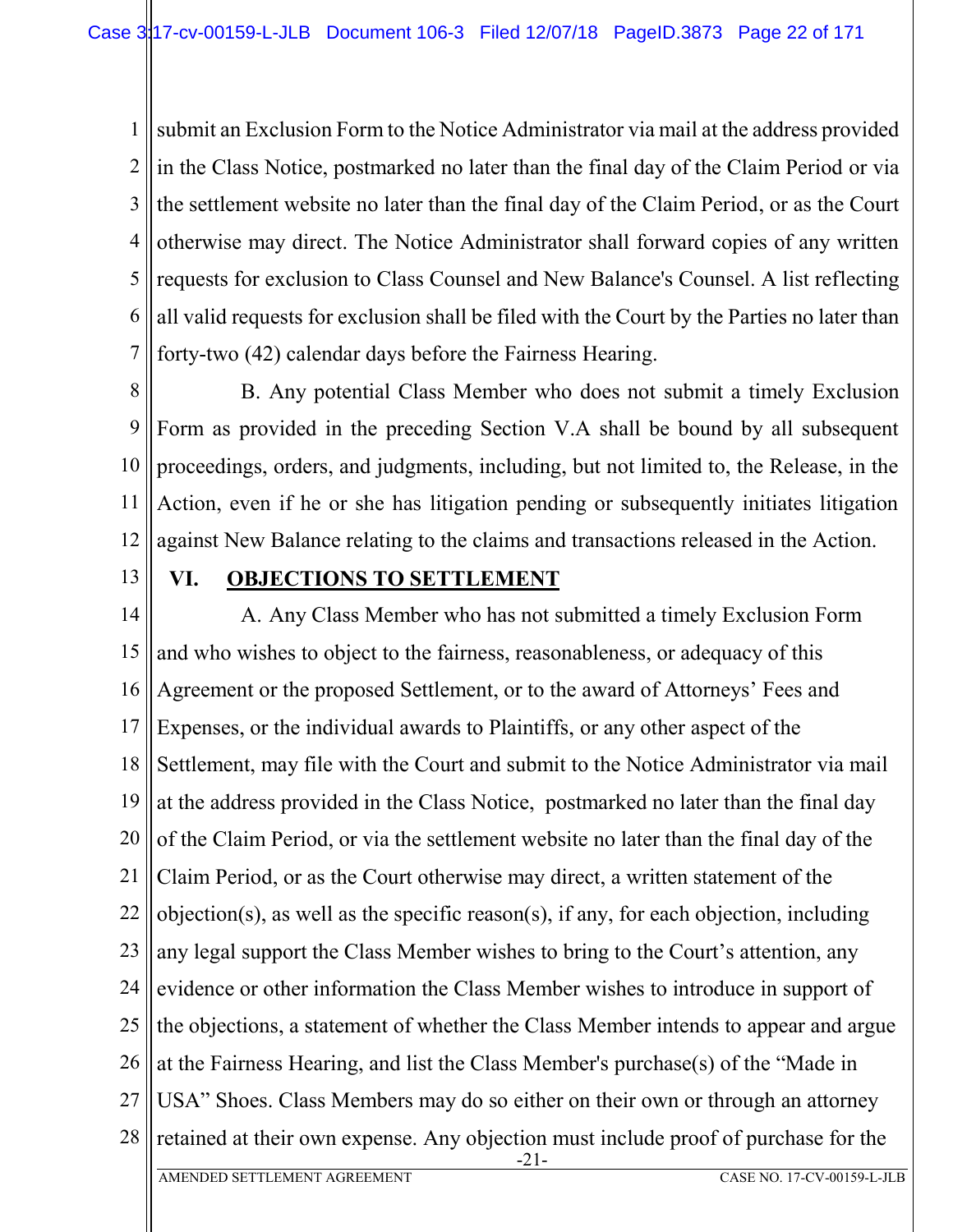1 2 3 4 5 6 7 8 9 10 "Made in USA" Shoes, either submitted with the written statement or provided to the Court and the Notice Administrator for inspection at the time of an oral objection at the Fairness Hearing. Acceptable proof of purchase includes a cash register receipt, a credit card receipt or a credit card statement that sufficiently indicates the purchase of the "Made in USA" Shoes. Class Members are encouraged but not required, to submit written objections by no later than the last date of the Claim Period. The Parties shall request that the Court allow any interested party to file a reply to any objection. The Notice will inform Class Members that to facilitate consideration by the Court, they are encouraged to subject objections or an intent to appear the Fairness Hearing by no later than the last date of the Claim Period.

11 12 13 14 15 16 17 18 B. Any Class Member may appear at the Fairness Hearing, either in person or through personal counsel hired at the Class Member's expense, to object to the fairness, reasonableness, or adequacy of this Agreement or the proposed Settlement, or to the award of Attorneys' Fees and Expenses or awards to the individual Plaintiffs. Class Members or their attorneys who intend to make an appearance at the Fairness Hearing are encouraged, but not required, to deliver a notice of intention to appear to the Notice Administrator, and file said notice with the Court, no later than the final day of the Claim Period.

19 20 21 22 23 C. Any Class Member who fails to comply with the provisions of Sections VI.A and VI.B above shall waive and forfeit any and all rights he or she may have to appear separately and/or to object, and shall be bound by all the terms of this Agreement and by all proceedings, orders and judgments, including, but not limited to, the Release, in the Action.

24 25 26 27 28 D. Any Class Member who objects to the Settlement shall be entitled to all of the benefits of the Settlement if this Agreement and the terms contained therein are approved, as long as the objecting Class Member complies with all requirements of this Agreement applicable to Class Members, including the timely submission of Claim Forms and other requirements discussed herein.

-22-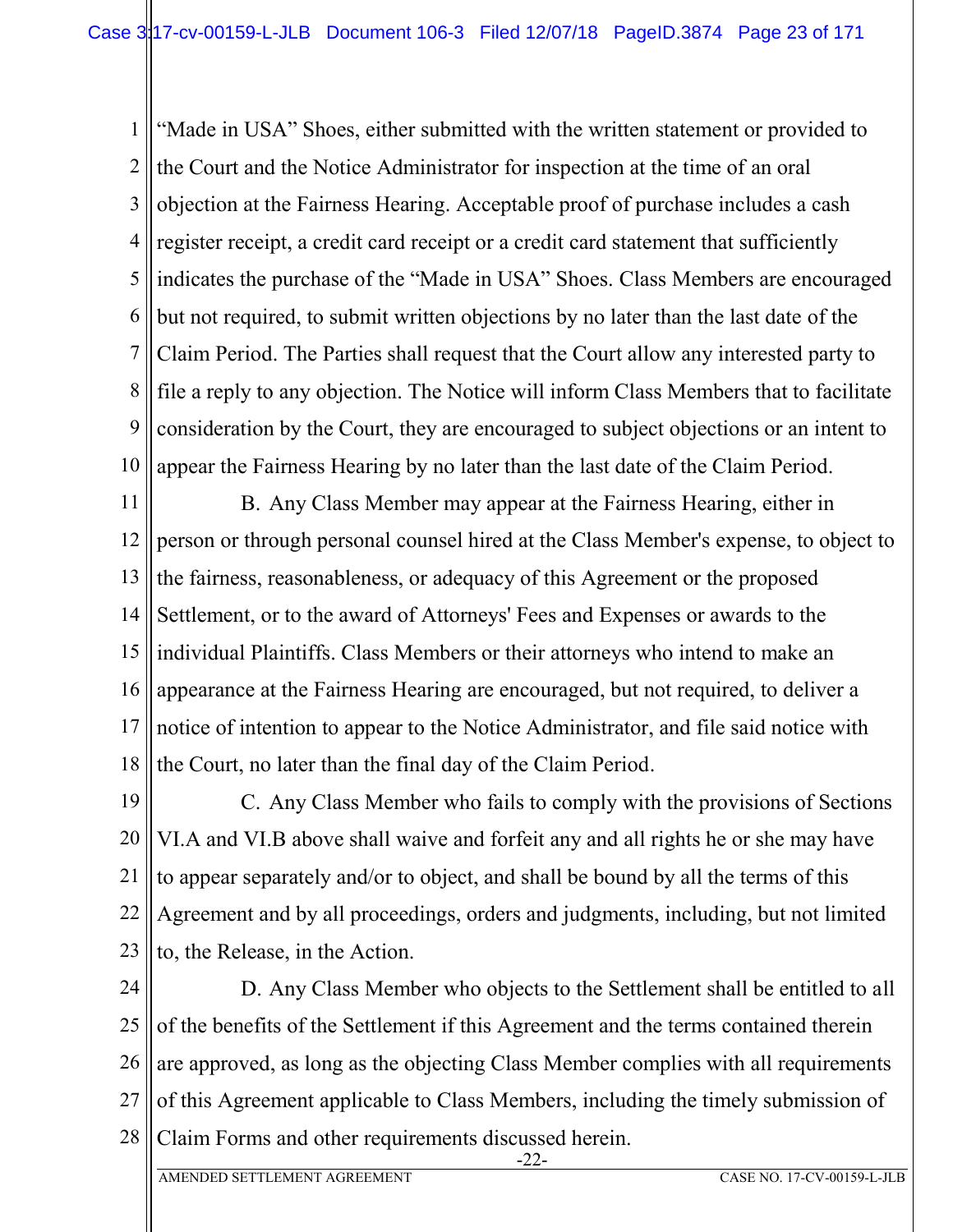# **VII. RELEASE AND WAIVER**

1

2

4

5

6

7

8

9

10

11

12

13

A. The Parties agree to the following release and waiver, which shall take

3 effect upon entry of the Final Order and Final Judgment.

B. "Released Claims":

In consideration of the Settlement benefits described in this Agreement, Plaintiffs and the other members of the Class, on behalf of themselves, their heirs, guardians, assigns, executors, administrators, predecessors, and/or successors, will fully, finally and forever release, relinquish, acquit, and discharge the Released Parties from – and shall not now or hereafter institute, maintain or assert on their own behalf, on behalf of the Class, or on behalf of any other person or entity – the claims asserted in any of the Complaints in this action and/or any claim based on the same factual predicate as any of the claims asserted in any of the Complaints in this action. For the avoidance of doubt, the Parties intend this class release to extend to the furthest extent allowed by *Hesse v. Sprint Corporation*, 598 F.3d 581 (9th Cir. 2010). Released Claims do not include any claims that cannot be released as a matter of law.

14 15 16 17 18 19 20 21 22 23 24 25 26 27 28 C. Plaintiffs represent and warrant that they are the sole and exclusive owner of all claims that they personally are releasing under this Agreement. Plaintiffs further acknowledge that they have not assigned, pledged, or in any manner whatsoever, sold, transferred, assigned or encumbered any right, title, interest or claim arising out of or in any way whatsoever pertaining to the Action, including without limitation, any claim for benefits, proceeds or value under the Action, and that Plaintiffs are not aware of anyone other than themselves claiming any interest, in whole or in part, in the Action or in any benefits, proceeds or values under the Action. Class Members submitting a Claim Form shall represent and warrant therein that they are the sole and exclusive owner of all claims that they personally are releasing under the Settlement and that they have not assigned, pledged, or in any manner whatsoever, sold, transferred, assigned or encumbered any right, title, interest or claim arising out of or in any way whatsoever pertaining to the Action, including without limitation, any claim for benefits, proceeds or value under the

AMENDED SETTLEMENT AGREEMENT CASE NO. 17-CV-00159-L-JLB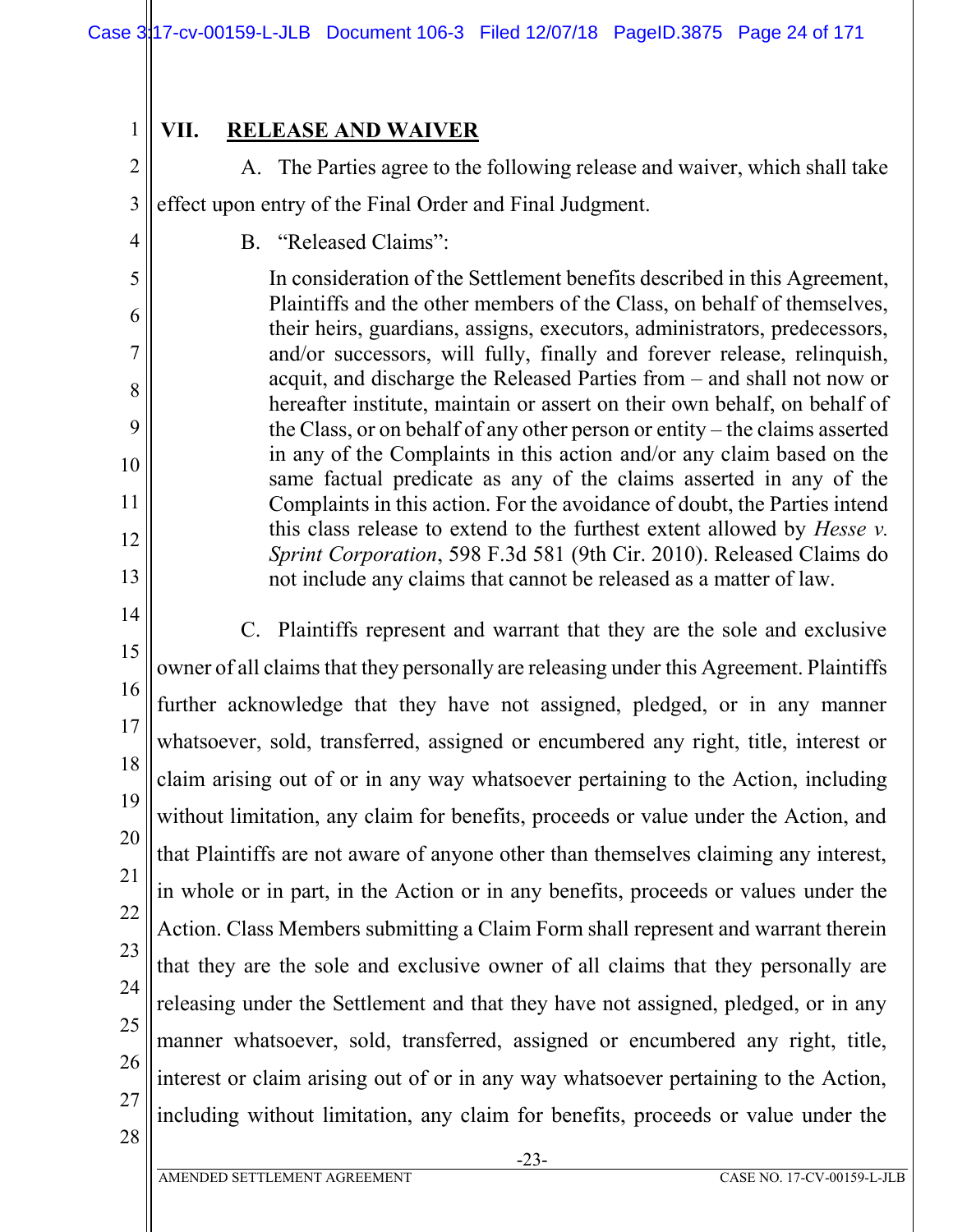1 2 3 Action, and that such Class Member(s) are not aware of anyone other than themselves claiming any interest, in whole or in part, in the Action or in any benefits, proceeds or values under the Action.

4 5

6

7

8

D. Without in any way limiting its scope, and, except to the extent otherwise specified in the Agreement, this Release covers by example and without limitation, any and all claims for attorneys' fees, costs, expert fees, or consultant fees, interest, or litigation fees, costs or any other fees, costs, and/or disbursements incurred by Plaintiffs' Counsel, or by Plaintiffs or the Class Members.

9 10 11 12 13 14 15 16 17 E. In addition to the Released Claims, the Named Plaintiffs only agree to a general release, which includes a release of any unknown claims that they did not know or suspect to exist in their favor at the time of the general release, which, if known, might have affected their Settlement with, and general release of, the Released Parties. With respect to the general release, the Named Plaintiffs only stipulate and agree that, upon the execution of this Agreement, and by operation of the Final Judgment, they shall be deemed to have expressly waived and relinquished, to the fullest extent permitted by law, the provisions, rights and benefits of Section 1542 of the Civil Code of the State of California, which provides that:

18 19 20 "a general release does not extend to claims which the creditor does not know or suspect to exist in his or her favor at the time of executing the release, which if known by him or her must have materially affected his or her settlement with the debtor."

21 22 23 Named Plaintiffs only hereby agree that the provisions of all such principles of law or similar federal or state laws, rights, rules, or legal principles are hereby knowingly and voluntarily waived, relinquished and released.

24

25

F. Nothing in this Release shall preclude any action to enforce the terms of the Agreement, including participation in any of the processes detailed therein.

26 27 28 G. Plaintiffs and Defendant hereby agree and acknowledge that the provisions of this Release together constitute an essential and material term of the Agreement and shall be included in any Final Order and Final Judgment entered by

-24-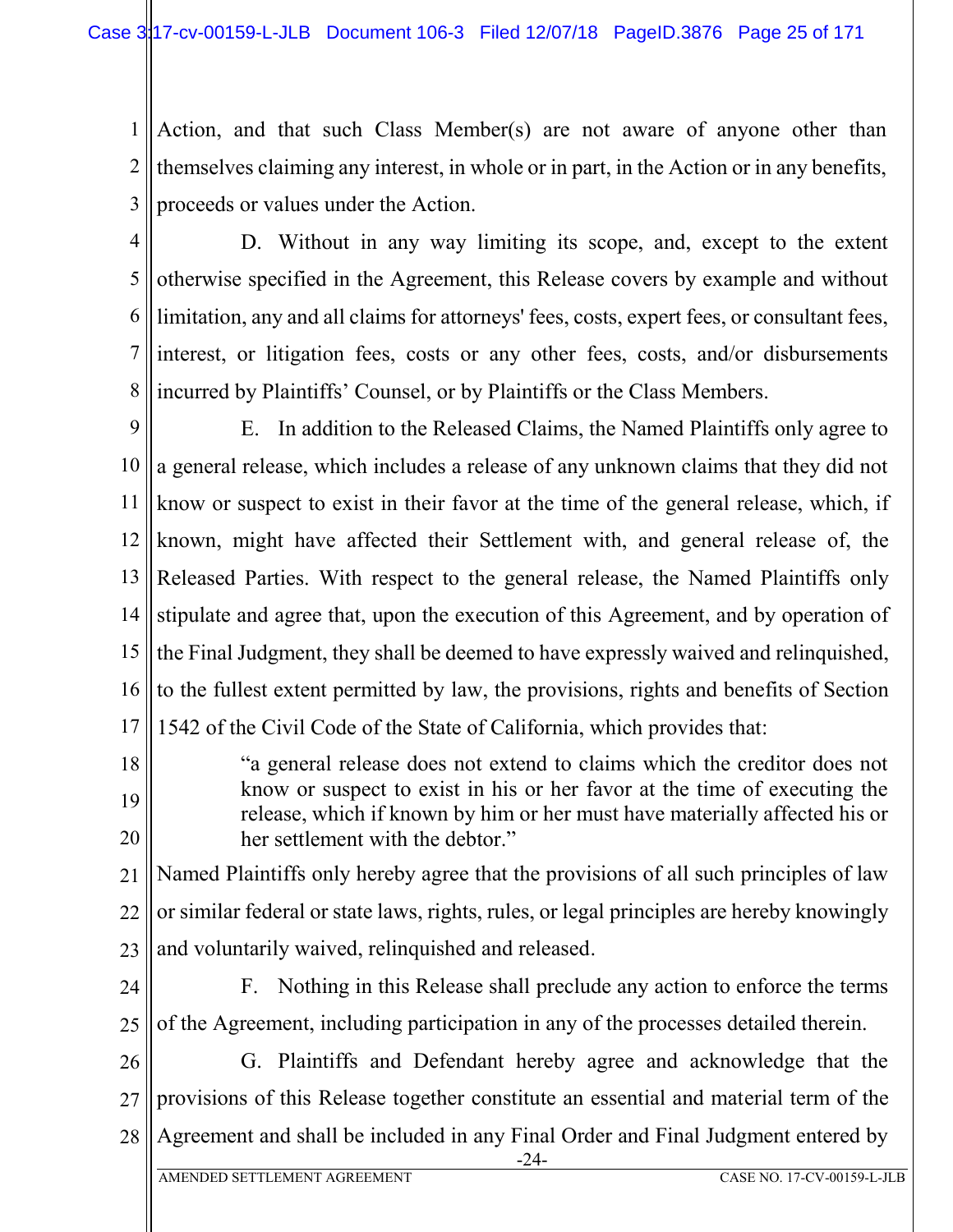1 the Court.

#### 2 3 **VIII. ATTORNEYS' FEES AND EXPENSES AND INDIVIDUAL PLAINTIFF AWARDS**

4 5 6 7 8 9 10 11 12 13 A. Class Counsel will make and New Balance agrees not to oppose, an application for an award of Attorneys' Fees and Expenses in the Action that will not exceed \$650,000 in fees and expenses incurred up to the submission of their expenses to the Court no later than twenty-one (21) calendar days after the entry of the Preliminary Approval Order, which shall be the sole aggregate compensation paid by New Balance for all Class Counsel representing the Class. In addition to the payments set forth herein in Section III.A and New Balance's full and complete performance of any and all obligations, terms and conditions set forth in the Agreement, New Balance shall pay the Attorneys' Fees and Expenses awarded by the Court within fourteen (14) business days after the occurrence of the Final Settlement Date.

14 15 16 B. Class Counsel, in their sole discretion, shall allocate and distribute this award of Attorneys' Fees and Expenses among all of the counsel who have acted on behalf of the Class, all of whom are the Class Counsel.

17 18 19 20 21 22 C. Class Counsel for Plaintiffs may petition the Court for class representative service awards of up to \$5,000 per Plaintiff. The purpose of such awards shall be to compensate the Plaintiffs for efforts and risks taken by them on behalf of the Class. Any class representative service awards made by the Court shall be paid out of the Escrowed Fund, as instructed by Class Counsel, within fourteen (14) business days after the occurrence of the Final Settlement Date.

- 23 24 25 26 27 D. New Balance shall not be liable for or obligated to pay any fees, expenses, costs, or disbursements to, or incur any expense on behalf of, any person or entity, either directly or indirectly, in connection with the Actions or this Settlement Agreement, other than the amount or amounts expressly provided for in this Settlement Agreement.
- 28

-25- E. New Balance will pay its own attorneys' fees and costs incurred in this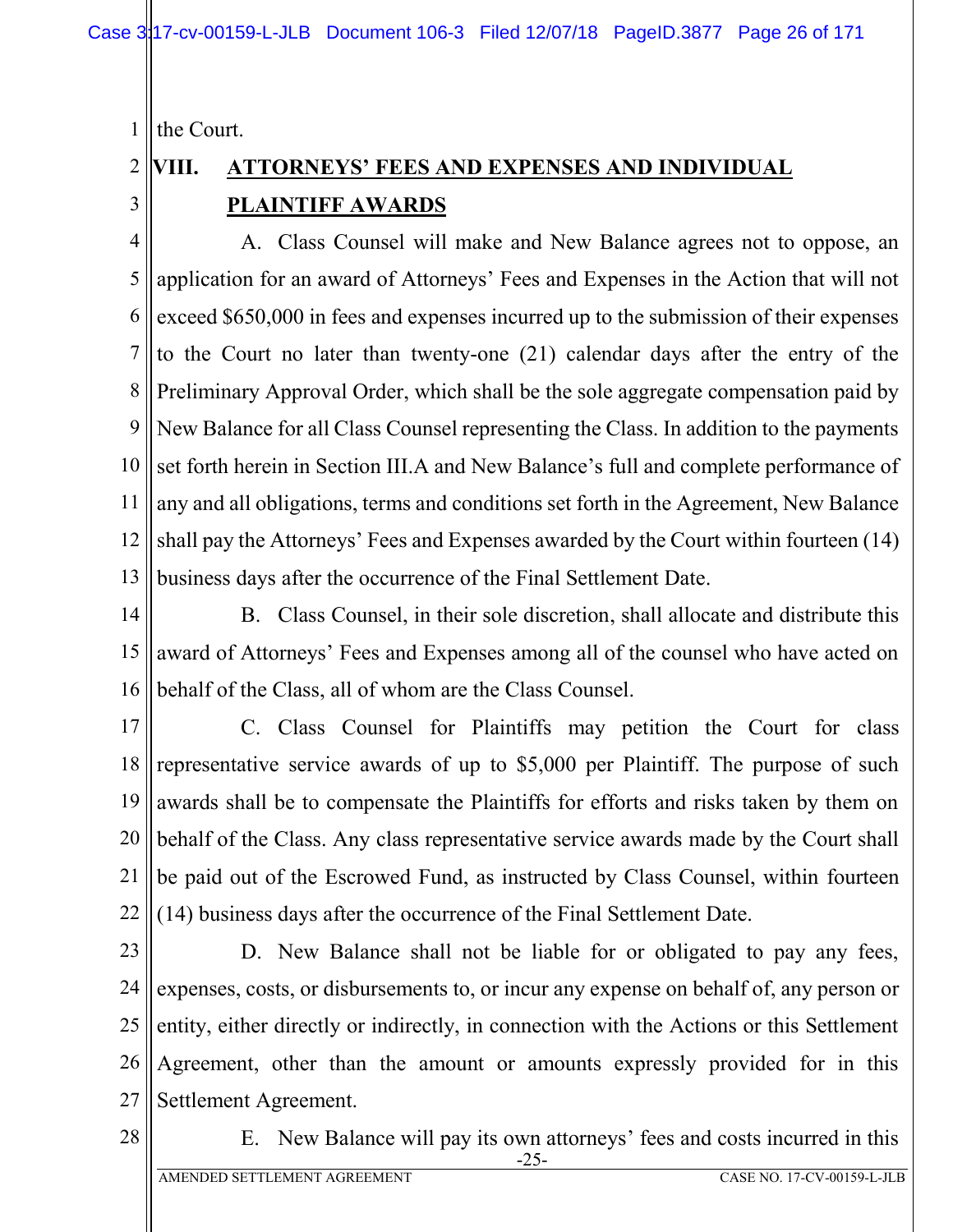1 Action.

2

3

# **IX. PRELIMINARY APPROVAL ORDER, FINAL ORDER, FINAL JUDGMENT AND RELATED ORDERS**

4 5 6 A. The Parties shall seek from the Court a Preliminary Approval Order in a form substantially similar to **Exhibit 6**. The Preliminary Approval Order shall, among other things:

7 8 9 1. Certify the Class, approve Plaintiffs Sheila Dashnaw, William Meier, and Sherryl Jones as Class Representatives and appoint Plaintiffs' Counsel as counsel for the class, pursuant to Fed. R. Civ. P. 23;

10

28

2. Preliminarily approve the Settlement;

11 12 3. Require the dissemination of the Notice and the taking of all necessary and appropriate steps to accomplish this task;

13 14 4. Determine that the notice complies with all legal requirements, including, but not limited to, the Due Process Clause of the United States Constitution;

15 16 5. Schedule a date and time for a Fairness Hearing to determine whether the Preliminary Approval Order should be finally approved by the Court;

17 18 19 6. Require Class Members who wish to exclude themselves to submit a timely Exclusion Form as directed in the Agreement and Class Notice and that a failure to do so shall bind those Class Members who remain in the Class;

20 21 22 7. Require Class Members who wish to object to the Agreement to submit an appropriate written statement as directed in the Agreement and Class Notice;

23 24 25 8. Require attorneys representing individual Class Members, at their own expense, to file a notice of appearance as directed in the Agreement and Class Notice;

26 27 9. Appoint the Class Action Settlement Administrator and/or the Notice Administrator;

> -26- 10. Authorize New Balance to take all necessary and appropriate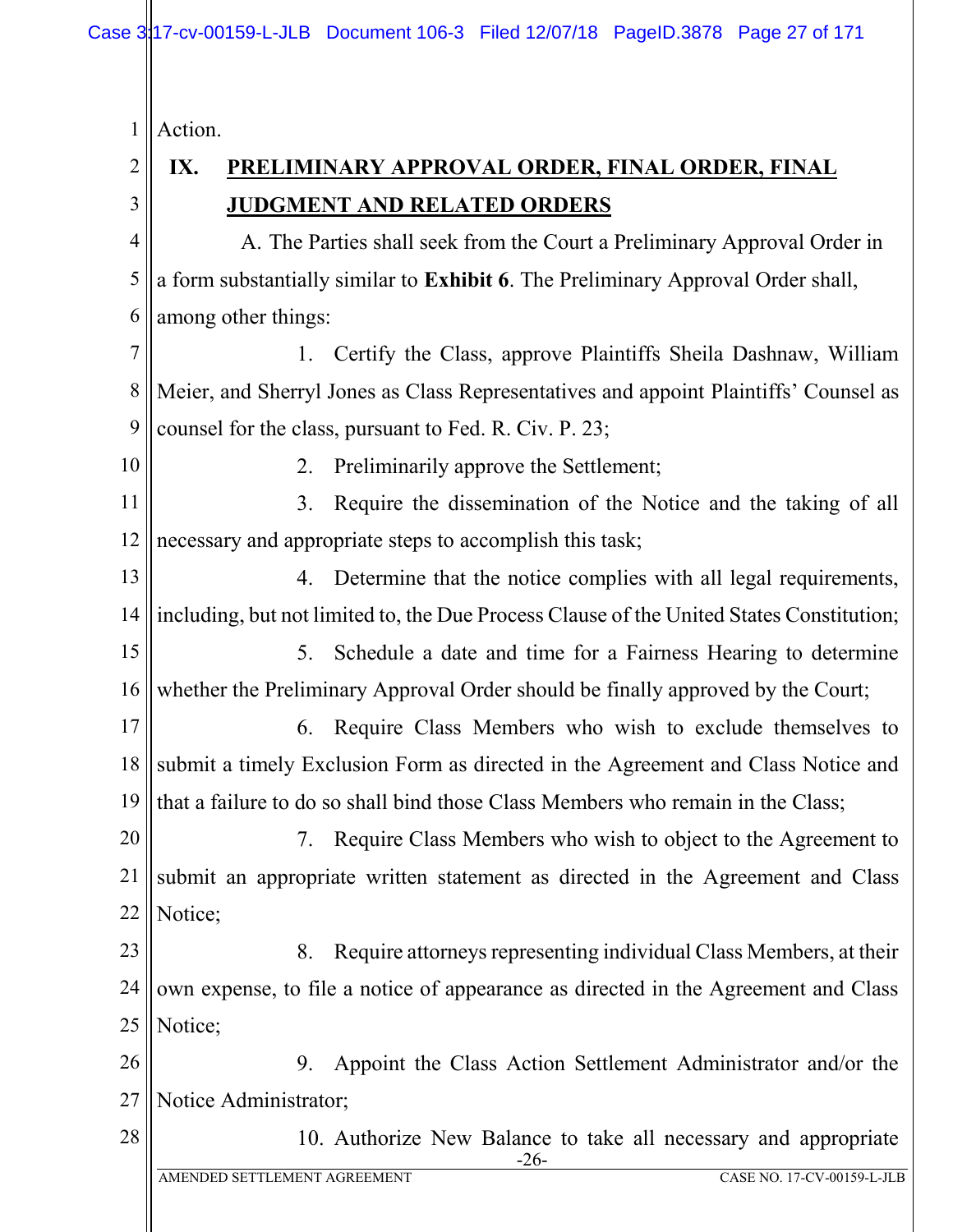1 2 3 4 5 6 7 8 9 10 11 12 13 14 15 16 17 18 19 20 21 22 23 24 25 26 27 28 -27 steps to establish the means necessary to implement the Agreement; 11. Issue an order requiring execution of a Confidentiality Agreement in the form attached hereto as **Exhibit 10**, governing Class Members or their counsel who file a motion for access to discovery, in the event that such motion is granted; and 12. Issue other related orders to effectuate the preliminary approval of the Agreement. B. After the Fairness Hearing, the Parties shall seek to obtain from the Court a Final Order and Final Judgment in the forms substantially similar to **Exhibits 4** and **5**, respectively. The Final Order and Final Judgment shall, among other things: 1. Find that the Court has personal jurisdiction over all Class Members, the Court has subject matter jurisdiction over the claims asserted in the Amended Complaint and/or Action, and that venue is proper. 2. Finally approve the Agreement and Settlement, pursuant to Fed. R. Civ. P. 23; 3. Finally certify the Class for settlement purposes only; 4. Find that the notice and the notice dissemination methodology complied with all laws, including, but not limited to, the Due Process Clause of the United States Constitution; 5. Dismiss the Action with prejudice; 6. Incorporate the Release set forth in the Agreement and make the Release effective as of the date of the Final Order and Final Judgment; 7. Authorize the Parties to implement the terms of the Agreement; 8. Retain jurisdiction relating to the administration, consummation, enforcement, and interpretation of the Agreement, the Final Order and Final Judgment, and for any other necessary purpose; and 9. Issue related Orders to effectuate the final approval of the Agreement and its implementation.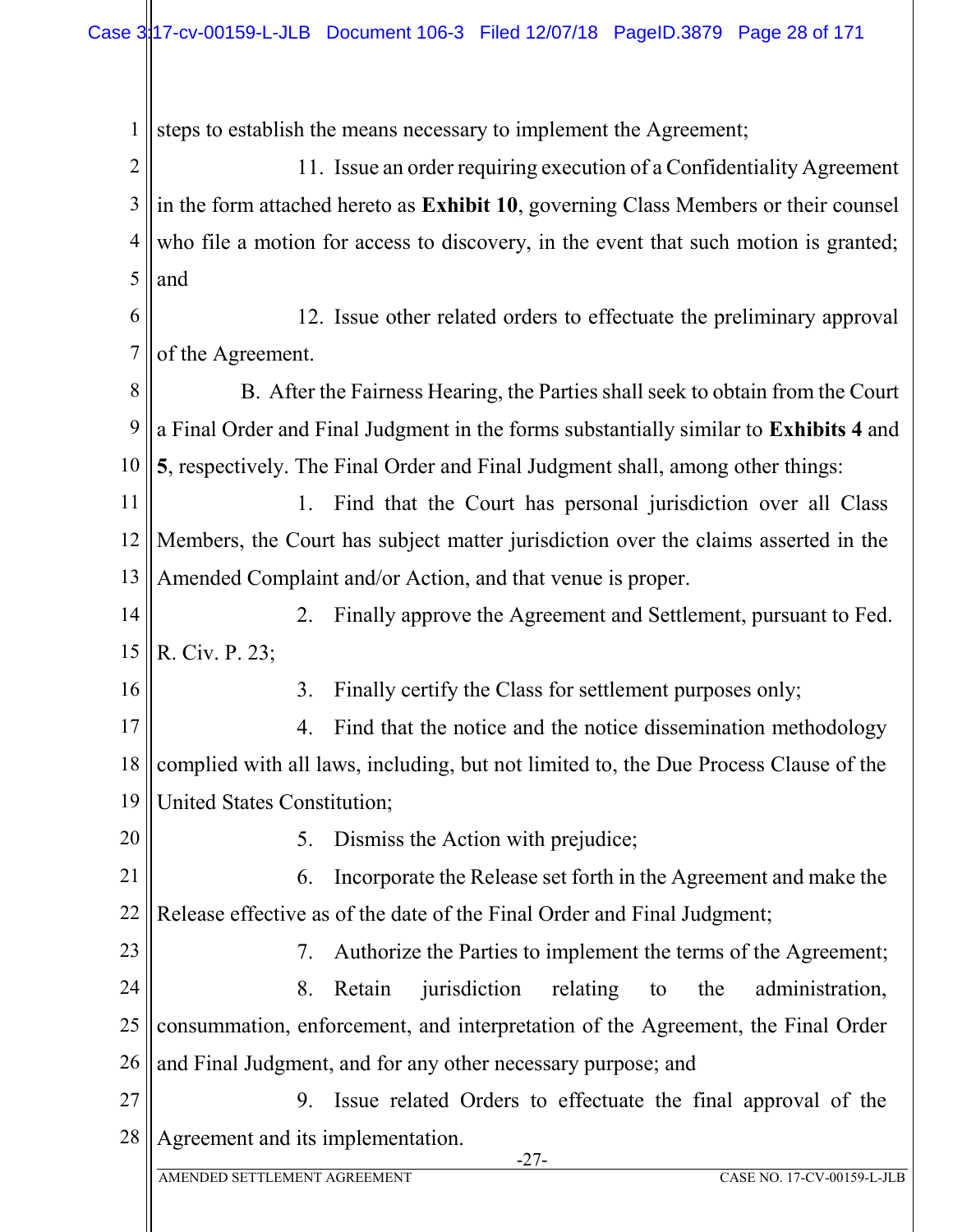1 2 3 C. If necessary, within ten (10) days following the Final Settlement Date, Plaintiffs shall file a stipulation of dismissal with prejudice in the Action, in the form attached hereto as **Exhibit 11**.

4

## **X. MODIFICATION OR TERMINATION OF THIS AGREEMENT**

5 6 7 8 9 10 11 12 A. The terms and provisions of this Agreement may be amended, modified, or expanded by written agreement of the Parties and approval of the Court; provided, however that, after entry of the Final Order and Final Judgment, the Parties may by written agreement effect such amendments, modifications, or expansions of this Agreement and its implementing documents (including all exhibits hereto) without further notice to the Class or approval by the Court if such changes are consistent with the Court's Final Order and Final Judgment and do not limit the rights of Class Members under this Agreement.

13

14 15 16 17 18 19 20 21 22 23 24 25 26 27 B. This Agreement shall terminate at the discretion of either New Balance or the Plaintiffs, through Class Counsel, if: (1) the Court, or any appellate court(s), rejects, modifies, or denies approval of any portion of this Agreement or the proposed Settlement that the terminating party in its (or their) sole judgment and discretion reasonably determine(s) is material, including, without limitation, the terms of relief, the findings, or conclusions of the Court, the provisions relating to notice, the definition of the Class, and/or the terms of the Release; or (2) the Court, or any appellate court(s), does not enter or completely affirm, or alters or expands, any portion of the Final Order and Judgment, or any of the Court's findings of fact or conclusions of law, that the terminating party in its (or their) sole judgment and discretion reasonably determine(s) is material. The terminating party must exercise the option to withdraw from and terminate this Agreement, as provided in this Section X, by a signed writing served on the other Parties no later than 20 days after receiving notice of the event prompting the termination. The Parties will be returned to their positions status quo ante.

28

-28- C. If an option to withdraw from and terminate this Agreement arises

AMENDED SETTLEMENT AGREEMENT CASE NO. 17-CV-00159-L-JLB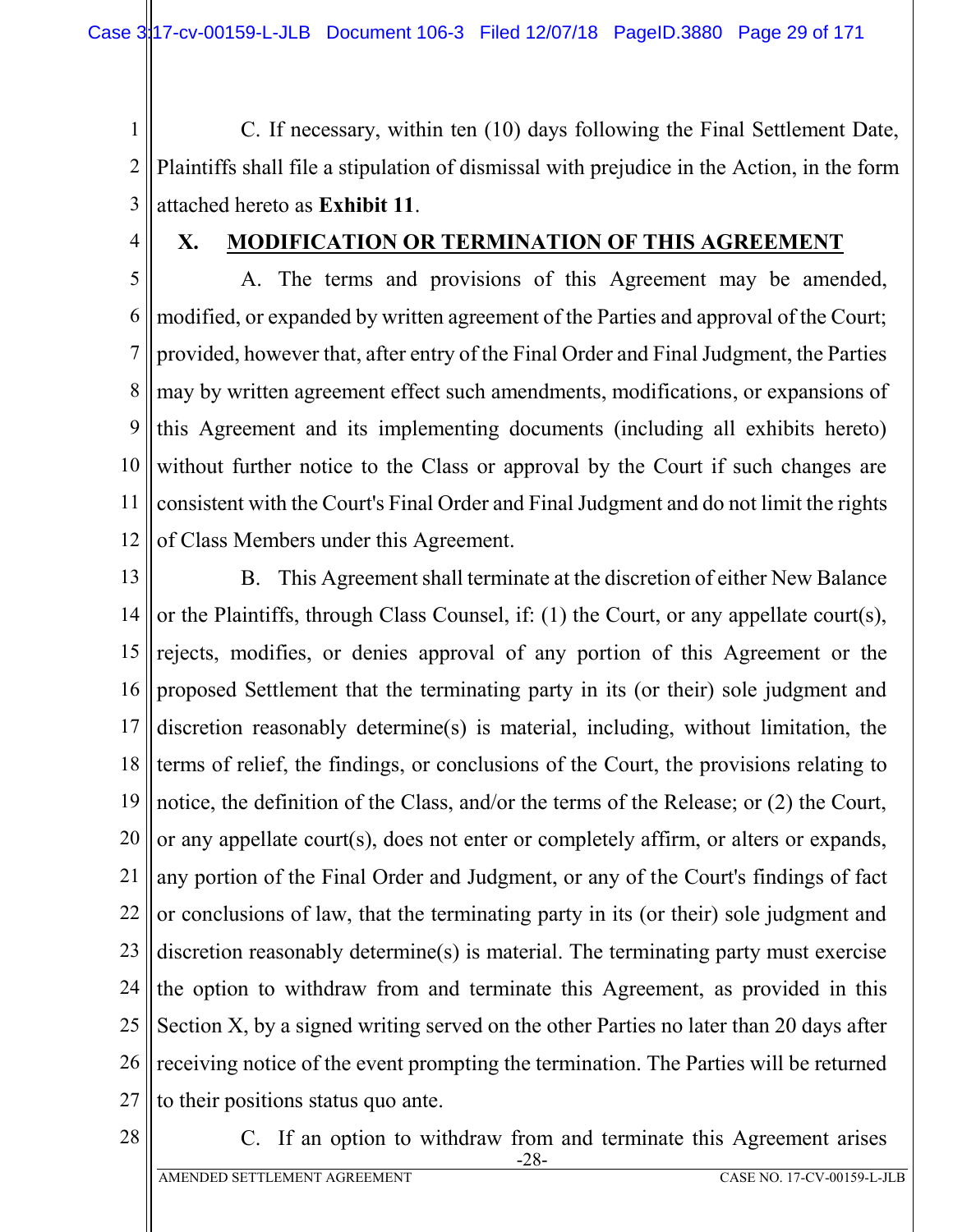1 2 3 under Section X.B above, neither New Balance nor Plaintiffs are required for any reason or under any circumstance to exercise that option and any exercise of that option shall be in good faith.

4

D. If this Agreement is terminated pursuant to Section X.B, above, then:

5 6 7 1. This Agreement shall be null and void and shall have no force or effect, and no Party to this Agreement shall be bound by any of its terms, except for the terms of Sections X.D herein;

8 9 2. The Parties will petition to have any stay orders entered pursuant to this Agreement lifted;

10 11 12 13 14 15 16 3. All of its provisions, and all negotiations, statements, and proceedings relating to it shall be without prejudice to the rights of New Balance, Plaintiffs or any Class Member, all of whom shall be restored to their respective positions existing immediately before the execution of this Agreement, except that the Parties shall cooperate in requesting that the Court set a new scheduling order such that neither Party's substantive or procedural rights is prejudiced by the attempted Settlement;

17 18 19 20 21 4. Released Parties, as defined in Section II, above, including, without limitation, New Balance, expressly and affirmatively reserve all defenses, arguments, and motions as to all claims that have been or might later be asserted in the Actions, including, without limitation, the argument that the Actions may not be litigated as a class action;

22 23 24 25 26 27 5. Plaintiffs and all other Class Members, on behalf of themselves and their heirs, assigns, executors, administrators, predecessors, and successors, expressly and affirmatively reserve and do not waive all motions as to, and arguments in support of, all claims, causes of actions or remedies that have been or might later be asserted in the Actions including, without limitation, any argument concerning class certification, consumer fraud, and treble or other damages;

28

-29- 6. Neither this Agreement, the fact of its having been made, nor the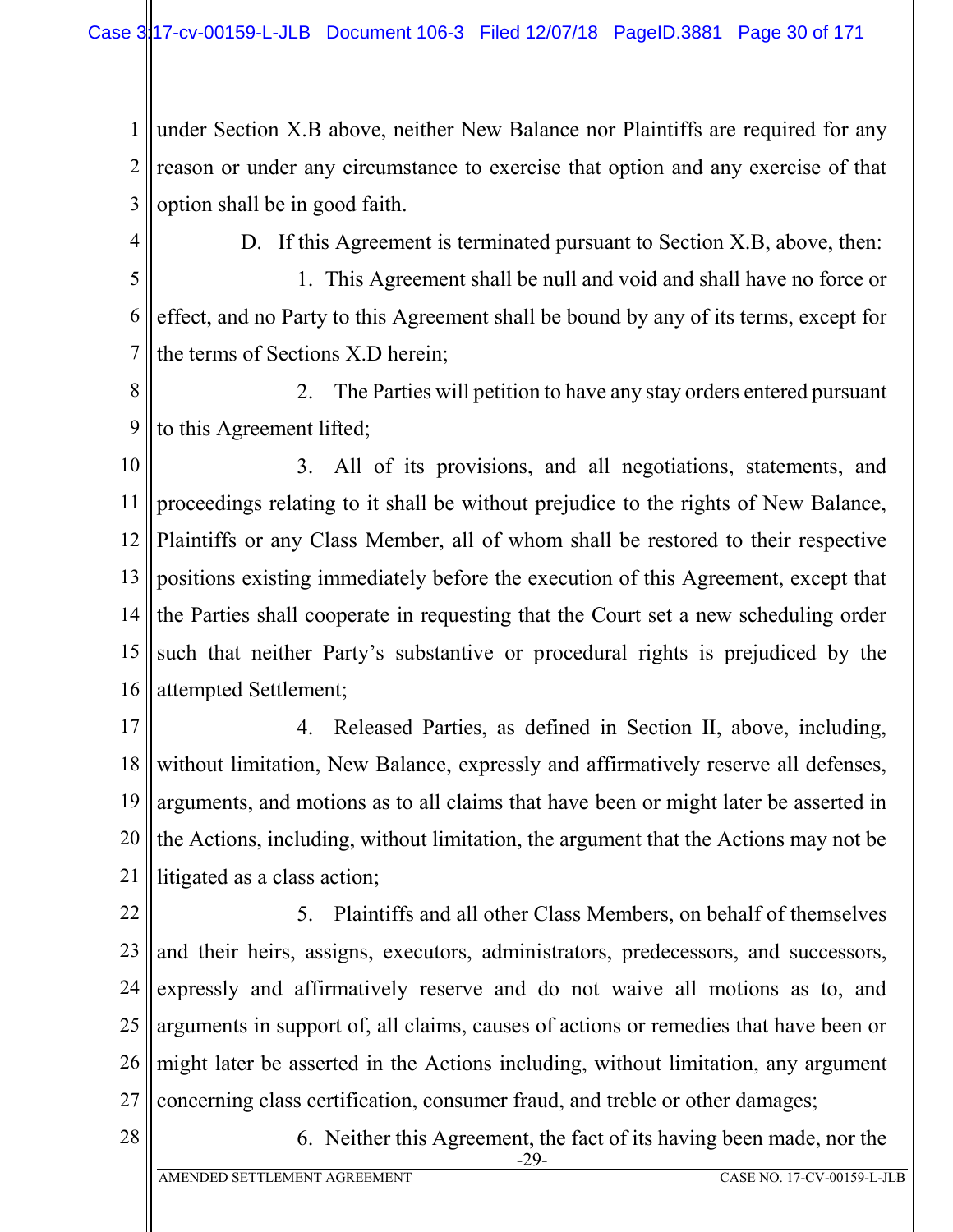1 2 3 negotiations leading to it, nor any discovery or action taken by a Party or Class Member pursuant to this Agreement shall be admissible or entered into evidence for any purpose whatsoever;

4 5 6 7. Any Settlement-related order(s) or judgment(s) entered in this Action after the date of execution of this Agreement shall be deemed vacated and shall be without any force or effect;

7 8 9 10 11 12 8. All costs incurred in connection with the Settlement, including, but not limited to, notice, publication, and customer communications, will be paid from the Escrowed Funds. Neither Plaintiffs nor Class Counsel shall be responsible for any of these costs or other Settlement-related costs. After all such costs are paid, any remaining Escrowed Funds shall be returned to New Balance as soon as practicable;

13 14 9. Any attorneys' fees and expenses previously paid to Plaintiffs' Counsel shall be returned to New Balance; and

15 16 17 18 10. Notwithstanding the terms of this paragraph, if Settlement is not consummated, Plaintiffs' Counsel may include any time spent in Settlement efforts as part of any statutory fee petition filed at the conclusion of the case, and New Balance reserves the right to object to the reasonableness of such requested fees.

19

# **XI. GENERAL MATTERS AND RESERVATIONS**

20 21 A. The obligations of the Parties to conclude the proposed Settlement is and shall be contingent on the following:

22 23 24 1. Entry by the Court of the Final Order and Final Judgment approving the Settlement, from which the time to appeal has expired or which has remained unmodified after any appeal(s); and

25 26 27 2. New Balance's payments as set forth in Section III.A. and Section VIII.A. of this Settlement Agreement, and New Balance's full and complete performance of any and all obligations, terms and conditions set forth in the

28 Agreement.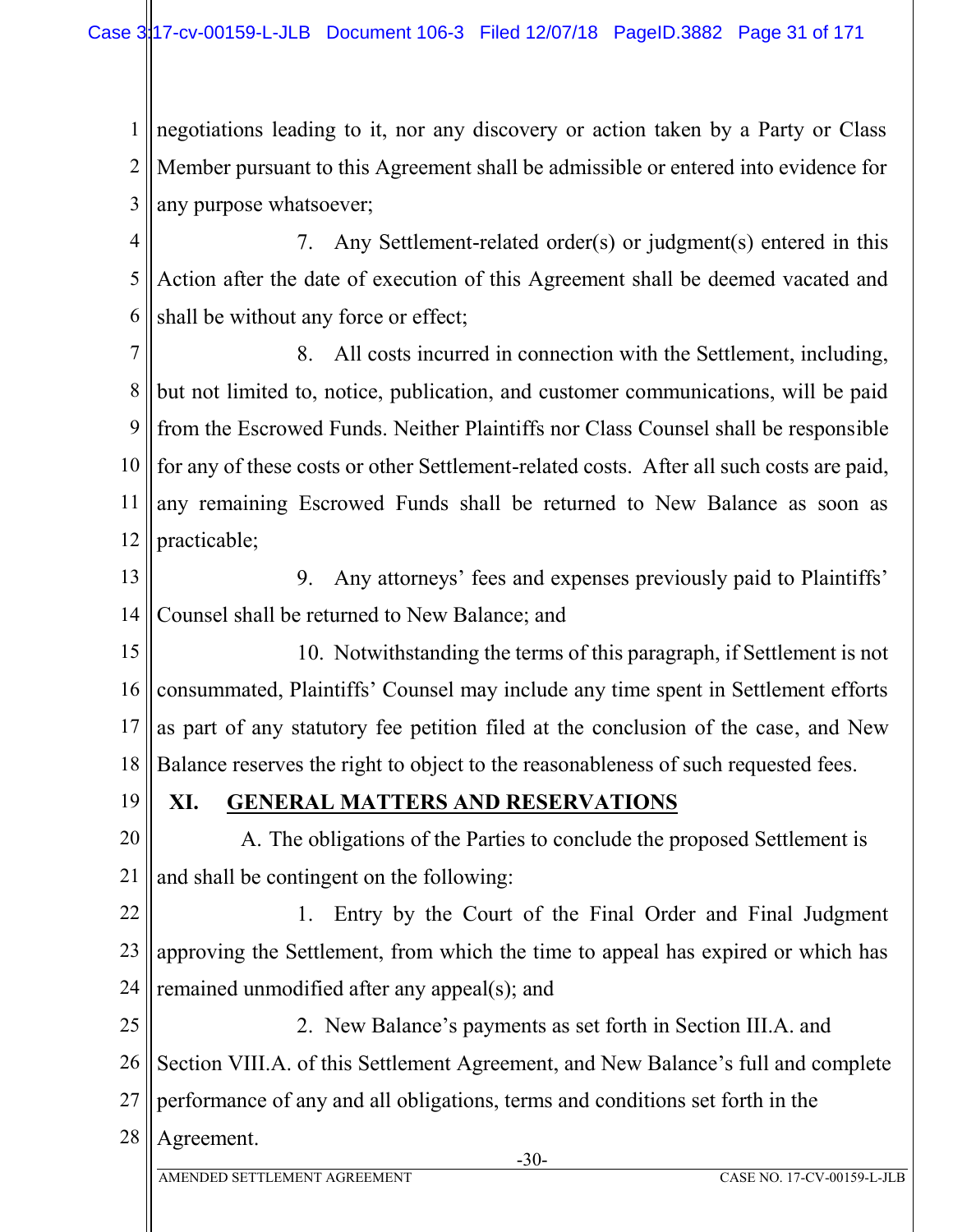1 2 3 4 5 6 7 8 9 10 B. The Parties and their counsel agree to keep the existence and contents of this Agreement confidential until the date on which the Motion for Preliminary Approval is filed; *provided, however*, that this section shall not prevent New Balance from disclosing such information, prior to the date on which the Motion for Preliminary Approval is filed, to state and federal agencies, independent accountants, actuaries, advisors, financial analysts, insurers or attorneys, nor shall it prevent the Parties and their counsel from disclosing such information to persons or entities (such as experts, courts, co-counsel, and/or administrators) to whom the Parties agree disclosure must be made in order to effectuate the terms and conditions of this Agreement.

11 12 13 14 15 C. The Parties and their Counsel agree to release a joint statement in the form attached hereto as **Exhibit 12**, upon Plaintiffs' filing of the Motion for Preliminary Approval of Settlement. The Parties and their counsel further agree that any additional public statements regarding this Settlement shall be agreed upon by both Parties prior to any release of such statement.

16 17 18 19 20 21 22 23 24 25 26 D. Plaintiffs and Class Counsel agree that the confidential information made available to them solely through the settlement process was made available, as agreed to, on the condition that neither Plaintiffs nor their counsel may disclose it to third parties (other than experts or consultants retained by Plaintiffs in connection with this case); that it not be the subject of public comment; that it not be used by Plaintiffs or Plaintiffs' Counsel in any way in this litigation should the Settlement not be achieved, and that it is to be returned if a Settlement is not concluded; *provided, however*, that nothing contained herein shall prohibit Plaintiffs from seeking such information through formal discovery if not previously requested through formal discovery or from referring to the existence of such information in connection with the Settlement of this litigation.

27 28 -31- E. All information marked as "Attorneys' Eyes Only" or "Confidential" provided by New Balance to Plaintiffs, Plaintiffs' Counsel, or any individual Class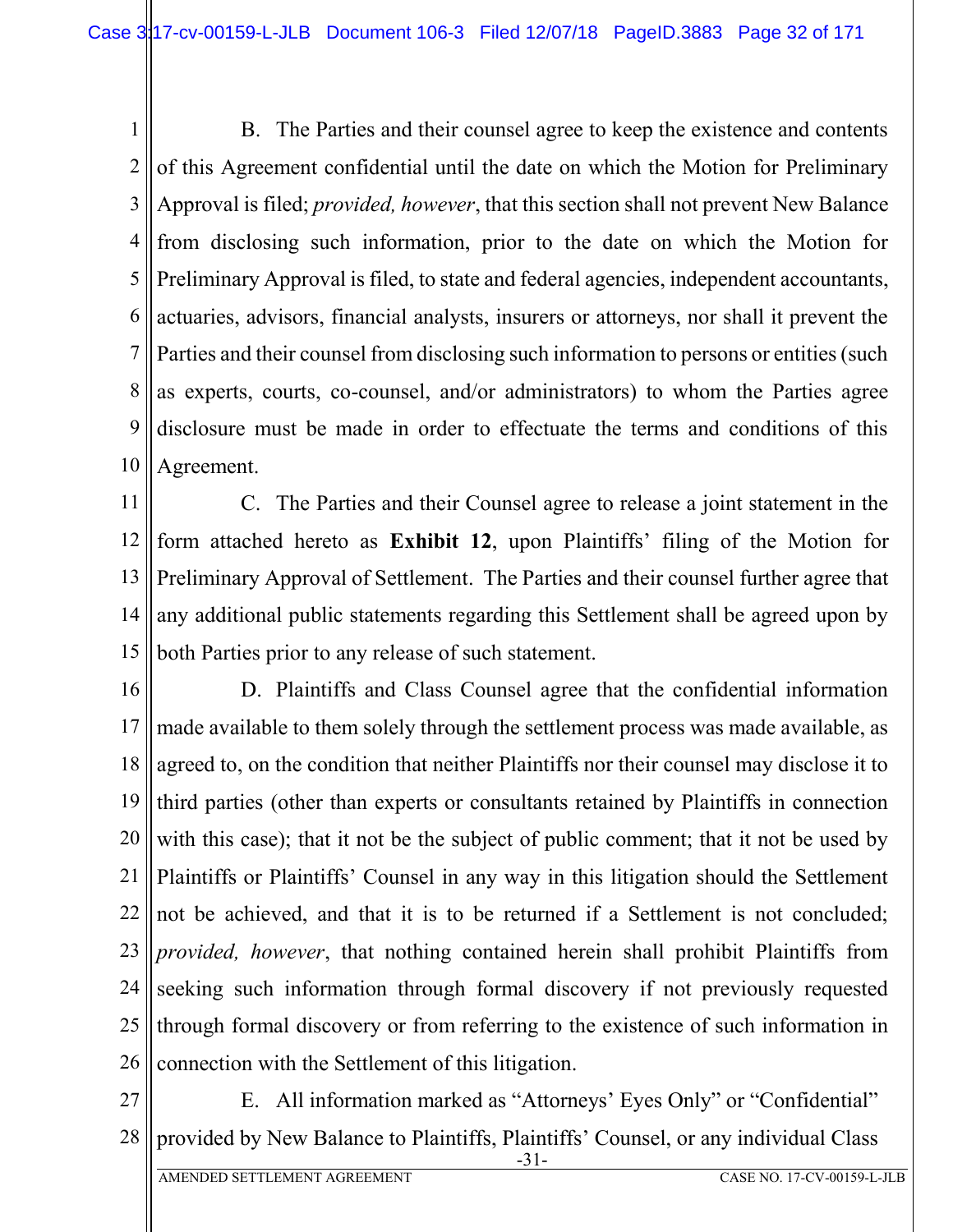1 2 3 4 5 6 7 8 Member, counsel for any individual Class Member and/or administrators, pursuant to the implementation of this Agreement or by Court Order, constitutes trade secrets and highly confidential and proprietary business information and shall be deemed "Attorneys' Eyes Only" or "Confidential" pursuant to the protective orders that have been or will be entered in the Actions, and shall be subject to all of the provisions thereof. Any materials inadvertently produced shall, upon New Balance's request, be promptly returned to New Balance's Counsel, and there shall be no implied or express waiver of any privileges, rights, and defenses.

9 10 11 12 13 14 15 16 17 18 19 20 21 22 23 24 25 26 27 28 -32- AMENDED SETTLEMENT AGREEMENT CASE NO. 17-CV-00159-L-JLB F. Within ninety (90) days after the Final Settlement Date (unless the time is extended by agreement of the Parties), Plaintiffs' Counsel, and any expert or other consultant employed by them in such capacity or any other individual with access to documents provided by New Balance to Plaintiffs' Counsel shall either: (i) return to New Balance's Counsel, all such documents and materials (and all copies of such documents in whatever form made or maintained) produced by New Balance in the Actions and any and all handwritten notes summarizing, describing or referring to such documents; or (ii) certify to New Balance's Counsel that all such documents and materials (and all copies of such documents in whatever form made or maintained) produced by New Balance in the Actions and any and all handwritten notes summarizing, describing or referring to such documents have been destroyed; provided, however, that this section shall not apply to any documents made part of the record in connection with a Claim, nor to any documents made part of a Court filing, nor to Plaintiffs' Counsel's work product. New Balance's Counsel agrees to hold all documents returned by Plaintiffs' Counsel, and any expert or other consultant or any other individual employed by Plaintiffs' Counsel in such capacity with access to documents provided by New Balance, until six months after the distribution of the Escrowed Funds to Class Members who submitted acceptable Claim Forms. Six months after the distribution of the Escrowed Funds to Class Members who submitted acceptable Claim Forms, the Class Action Settlement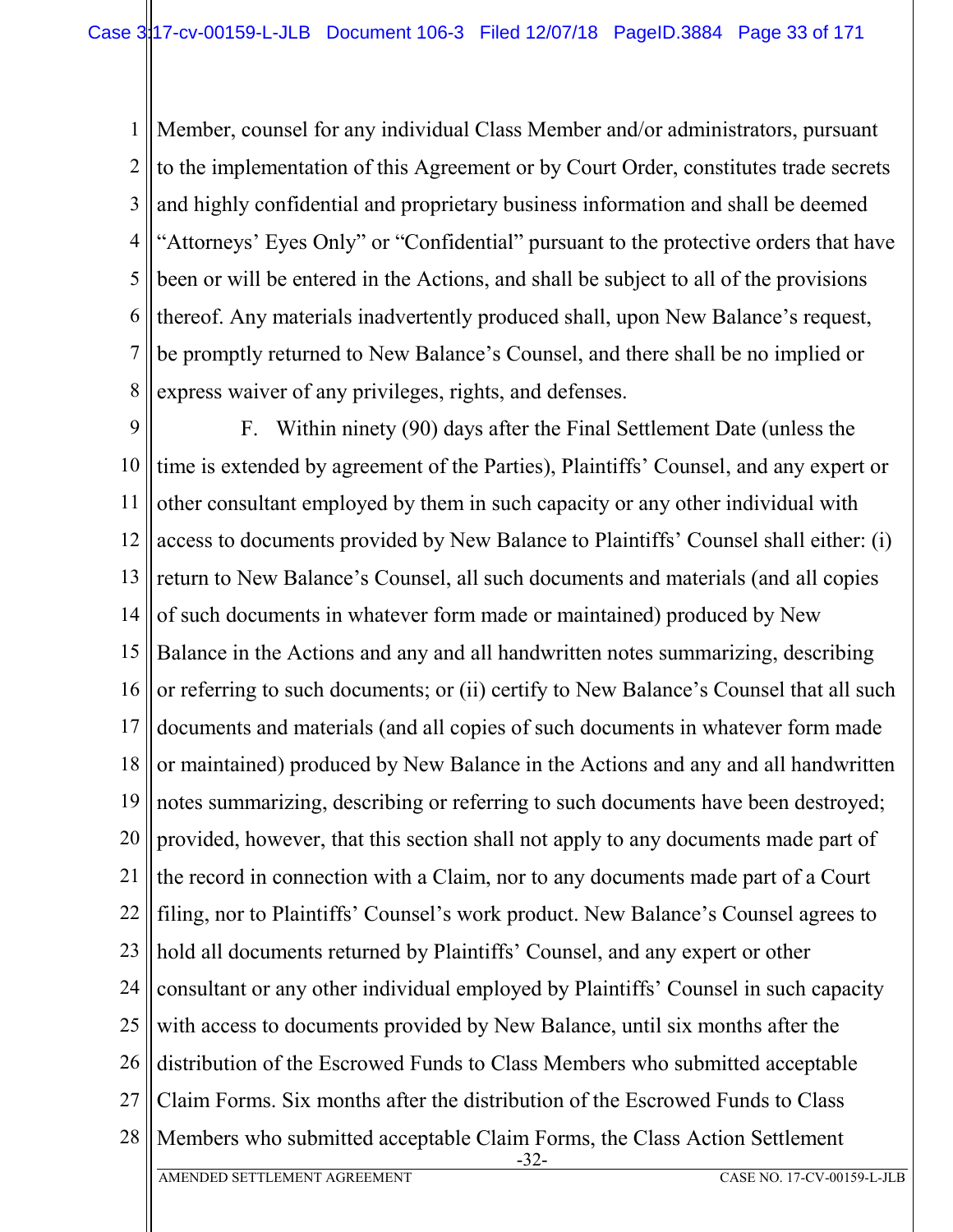1 2 3 4 Administrator shall return all documents and materials to New Balance and/or Class Counsel that produced the documents and materials, except that it shall destroy any and all Claim Forms, including any and all information and/or documentation submitted by Class Members.

5 6 7 8 9 G. New Balance's execution of this Agreement shall not be construed to release - and New Balance expressly does not intend to release - any claim New Balance may have or make against any insurer for any cost or expense incurred in connection with this Settlement, including, without limitation, for attorneys' fees and costs.

10 11 12 13 14 H. Class Counsel represent that: (1) they are authorized by the Plaintiffs to enter into this Agreement on behalf of Plaintiffs, their respective present or past law firms and any other attorneys who have represented or who now represent Plaintiffs in these Actions with respect to the claims in these Actions; and (2) they are seeking to protect the interests of the Class.

15 16 17 18 19 20 21 22 23 24 25 26 27 28 -33- AMENDED SETTLEMENT AGREEMENT CASE NO. 17-CV-00159-L-JLB I. Plaintiffs represent and certify that: (1) they have agreed to serve as representatives of the Class proposed to be certified herein; (2) they are willing, able, and ready to perform all of the duties and obligations of representatives of the Class, including, but not limited to, being involved in discovery and fact finding; (3) they have read the substantive pleadings in the Actions, including the complaint and/or the Amended Complaints, or have had the contents of such pleadings described to them; (4) they are familiar with the results of the fact- finding undertaken by Class Counsel; (5) they have been kept apprised of settlement negotiations among the Parties, and have either read this Agreement, including the exhibits annexed hereto, or have received a detailed description of it from Class Counsel and they have agreed to its terms; (6) they have consulted with Class Counsel about the Actions and this Agreement and the obligations imposed on representatives of the Class; (7) they have authorized Class Counsel to execute this Agreement on their behalf; and (8) they shall remain and serve as representatives of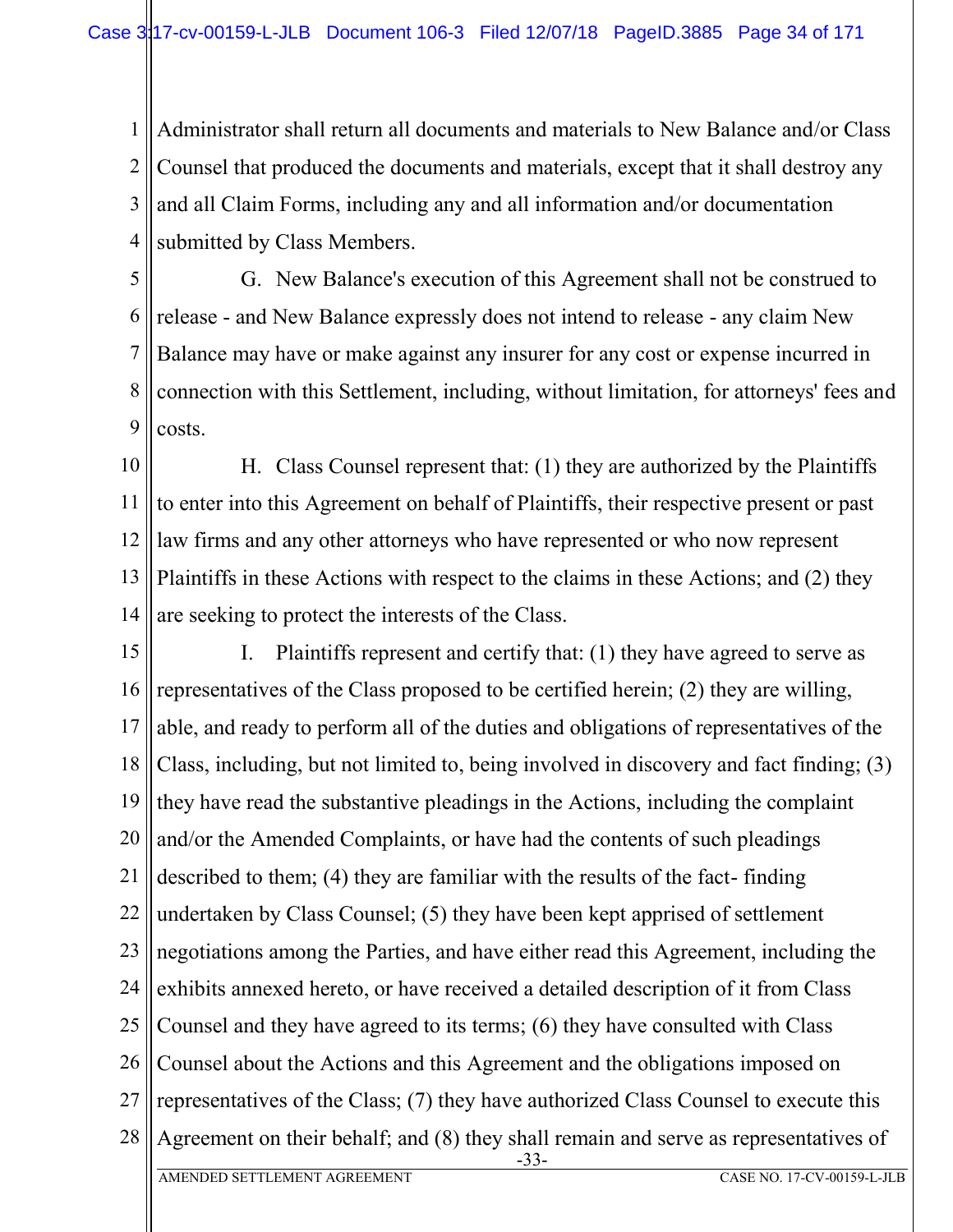1 2 3 the Class until the terms of this Agreement are effectuated, this Agreement is terminated in accordance with its terms, or the Court at any time determines that said Plaintiff(s) cannot represent the Class.

4

J. New Balance represents and warrants that the individual(s) executing this Agreement is authorized to enter into this Agreement on behalf of New Balance.

5

6 7 8 9 10 11 12 13 14 15 K. This Agreement, complete with its exhibits, sets forth the sole and entire agreement among the Parties with respect to its subject matter, and it may not be altered, amended, or modified except by written instrument executed by Class Counsel and New Balance's Counsel on behalf of New Balance. The Parties expressly acknowledge that no other agreements, arrangements, or understandings not expressed in this Agreement exist among or between them and that in deciding to enter into this Agreement, they rely solely upon their judgment and knowledge. This Agreement supersedes any prior agreements, understandings, or undertakings (written or oral) by and between the Parties regarding the subject matter of this Agreement.

16 17 18 L. This Agreement and any amendments thereto shall be governed by and interpreted according to the law of the State of California, notwithstanding its conflict of laws provisions.

19 20 M. Any disagreement and/or action to enforce this Agreement shall be commenced and maintained only in the Court in which the Action is pending.

21 22 23 24 N. Whenever this Agreement requires or contemplates that one of the Parties shall or may give notice to the other, notice shall be provided by e-mail and/or next-day (excluding Saturdays, Sundays, and Federal Holidays) express delivery service as follows:

- 25 1. If to New Balance, then to:
- 26 R. David Hosp
- 27 Laura B. Najemy
	- FISH & RICHARDSON P.C. 1 Marina Park Drive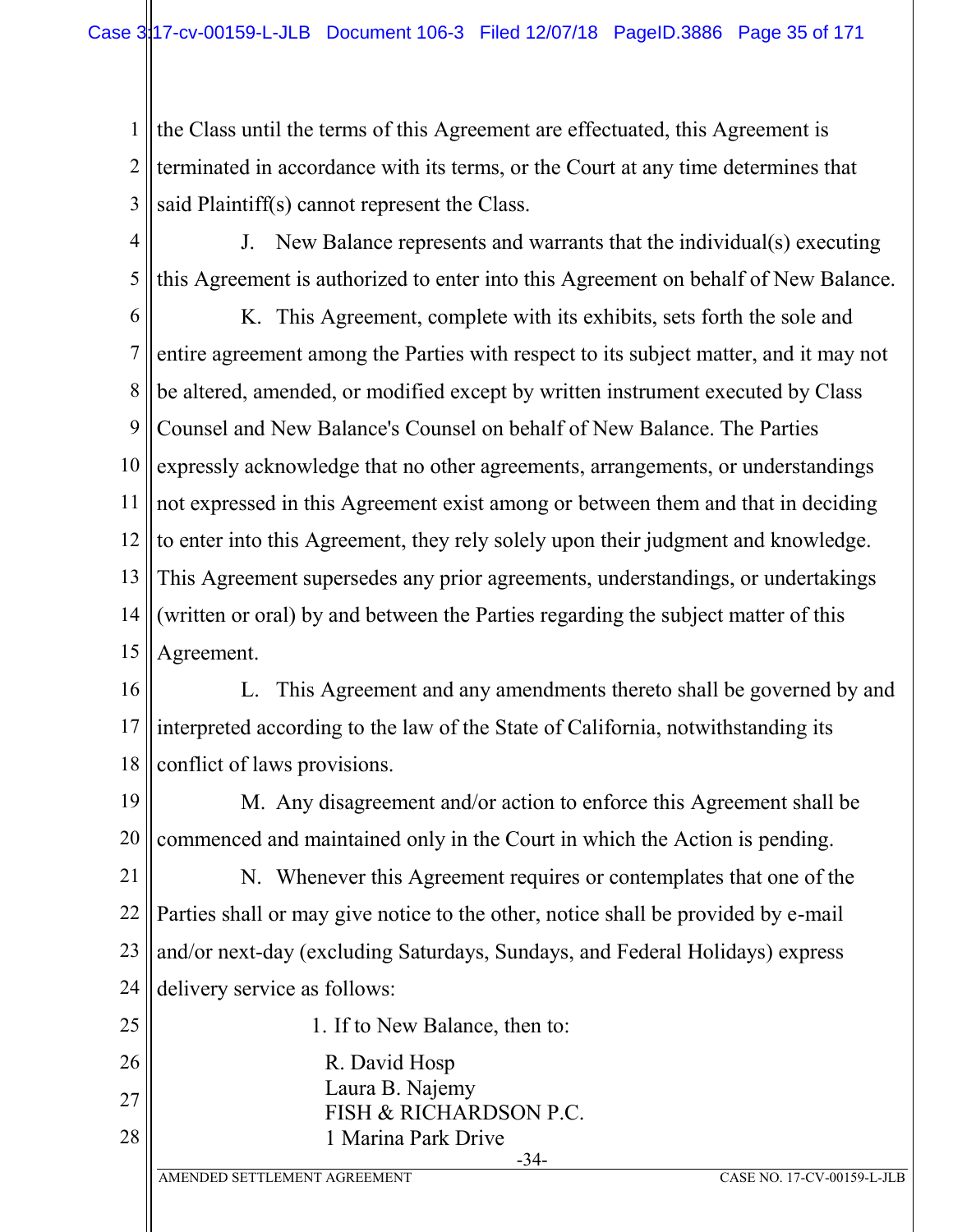| $\mathbf{1}$   | Boston, Massachusetts 02210                                          |
|----------------|----------------------------------------------------------------------|
| $\overline{2}$ | Tel.: 617.542.5070                                                   |
| 3              | Fax: 617.542.8906<br>E-Mail: $hosp@fr.com$ ; najemy@fr.com           |
|                | and                                                                  |
| $\overline{4}$ | Erin Michael                                                         |
| 5              | New Balance Athletics, Inc.                                          |
| 6              | 100 Guest Street                                                     |
| 7              | Boston, Massachusetts 02135                                          |
| 8              | Tel.: 617.779.7408<br>E-Mail: erin.michael@newbalance.com            |
| 9              |                                                                      |
|                | With a copy to:                                                      |
| 10             | General Counsel                                                      |
| 11             | New Balance Athletics, Inc.                                          |
| 12             | 100 Guest Street                                                     |
| 13             | Boston, Massachusetts 02135                                          |
| 14             | Fax: 617.787.9355                                                    |
| 15             | If to Plaintiffs, then to:<br>2.                                     |
| 16             | Jason H. Kim                                                         |
|                | <b>SCHNEIDER WALLACE COTTRELL</b>                                    |
| 17             | KONECKY & WOTKYNS LLP<br>2000 Powell Street, Suite 1400              |
| 18             | Emeryville, California 94608                                         |
| 19             | Telephone: (415) 421-7100                                            |
| 20             | Facsimile: (415) 421-7105                                            |
| 21             | E-Mail: jkim@schneiderwallace.com                                    |
| 22             | and                                                                  |
| 23             | Aubry Wand<br>THE WAND LAW FIRM, PC                                  |
| 24             | 400 Corporate Pointe, Suite 300                                      |
|                | Culver City, California 90230                                        |
| 25             | Telephone: (310) 590-4503                                            |
| 26             | Facsimile: (310) 590-4596<br>E-Mail: <u>awand</u> @wandlawfirm.com   |
| 27             |                                                                      |
| 28             |                                                                      |
|                | $-35-$<br>AMENDED SETTLEMENT AGREEMENT<br>CASE NO. 17-CV-00159-L-JLB |
|                |                                                                      |
|                |                                                                      |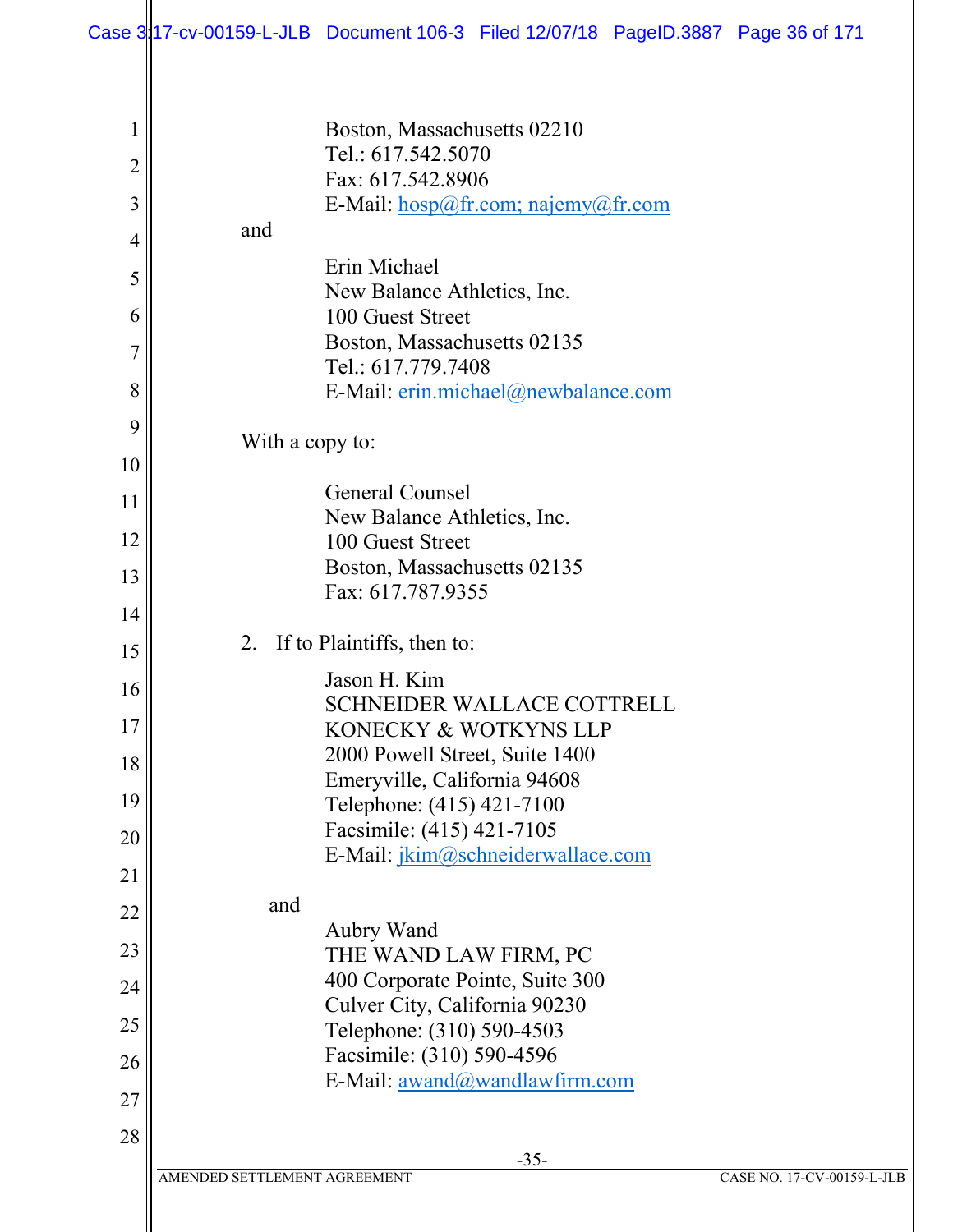1 2 3 4 5 6 7 8 9 10 11 12 13 O. All time periods set forth herein shall be computed in calendar days unless otherwise expressly provided. In computing any period of time prescribed or allowed by this Agreement or by order of the Court, the day of the act, event, or default from which the designated period of time begins to run shall not be included. The last day of the period so computed shall be included, unless it is a Saturday, a Sunday or a Federal Holiday, or, when the act to be done is the filing of a paper in court, a day on which weather or other conditions have made the office of the clerk of the court inaccessible, in which event the period shall run until the end of the next day that is not one of the aforementioned days. As used in this section "Federal Holiday" includes New Year's Day, Birthday of Martin Luther King, Jr., Presidents' Day, Memorial Day, Independence Day, Labor Day, Columbus Day, Veterans Day, Patriot's Day, Thanksgiving Day, Christmas Day, and any other day appointed as a holiday by the President or the Congress of the United States.

14 15 16 P. The Parties reserve the right, subject to the Court's approval, to agree to any reasonable extensions of time that might be necessary to carry out any of the provisions of this Agreement.

17 18 19 20 21 22 23 24 25 Q. The Class, Plaintiffs, Class Counsel, New Balance and/or New Balance's Counsel shall not be deemed to be the drafter of this Agreement or of any particular provision, nor shall they argue that any particular provision should be construed against its drafter or otherwise resort to the *contra proferentem* canon of construction. All Parties agree that this Agreement was drafted by counsel for the Parties during extensive arm's length negotiations. No parol or other evidence may be offered to explain, construe, contradict, or clarify its terms, the intent of the Parties or their counsel, or the circumstances under which this Agreement was made or executed.

26 27 28 R. The Parties expressly acknowledge and agree that this Agreement and its exhibits, along with all related drafts, motions, pleadings, conversations, negotiations, and correspondence, constitute an offer of compromise and a

-36-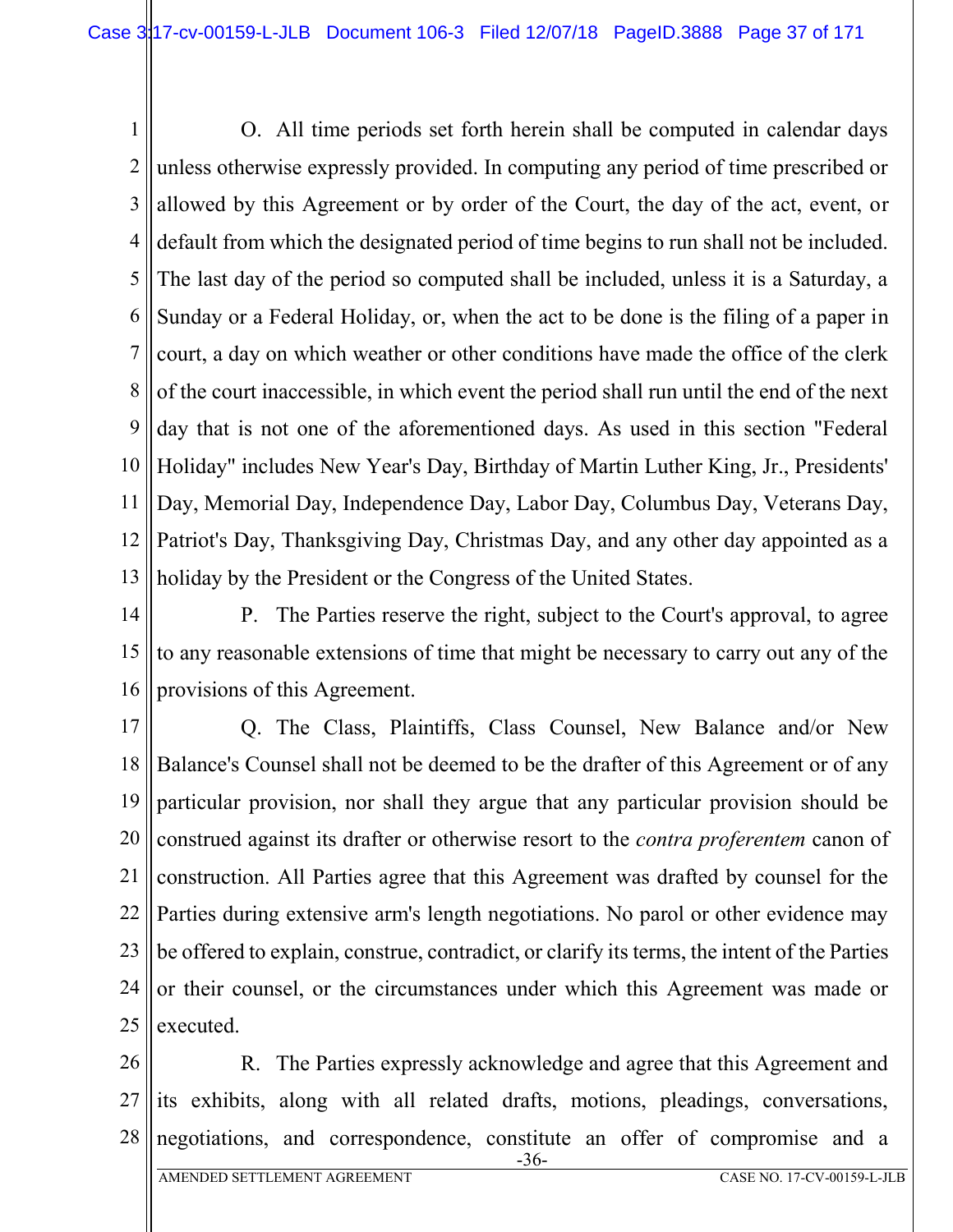1 2 3 4 5 6 7 8 9 10 11 12 13 compromise within the meaning of Federal Rule of Evidence 408 and any equivalent rule of evidence in any state. In no event shall this Agreement, any of its provisions or any negotiations, statements or court proceedings relating to its provisions in any way be construed as, offered as, received as, used as, or deemed to be evidence of any kind in the Actions, any other action, or in any judicial, administrative, regulatory or other proceeding, except in a proceeding to enforce this Agreement or the rights of the Parties or their counsel. Without limiting the foregoing, neither this Agreement nor any related negotiations, statements, or court proceedings shall be construed as, offered as, received as, used as or deemed to be evidence or an admission or concession of any liability or wrongdoing whatsoever on the part of any person or entity, including, but not limited to, the Released Parties, Plaintiffs, or the Class or as a waiver by the Released Parties, Plaintiffs or the Class of any applicable privileges, claims or defenses.

14 15 16 17 S. Plaintiffs expressly affirm that the allegations contained in the Amended Complaints were made in good faith and have a basis in fact, but consider it desirable for the Actions to be settled and dismissed because of the substantial benefits that the proposed Settlement will provide to Class Members.

18 19 20 21 T. The Parties, their successors and assigns, and their counsel undertake to implement the terms of this Agreement in good faith, and to use good faith in resolving any disputes that may arise in the implementation of the terms of this Agreement.

22 23 24 U. The waiver by one Party of any breach of this Agreement by another Party shall not be deemed a waiver of any prior or subsequent breach of this Agreement.

25 26 27 28 V. If one Party to this Agreement considers another Party to be in breach of its obligations under this Agreement, that Party must provide the breaching Party with written notice of the alleged breach and provide a reasonable opportunity to cure the breach before taking any action to enforce any rights under this Agreement.

-37-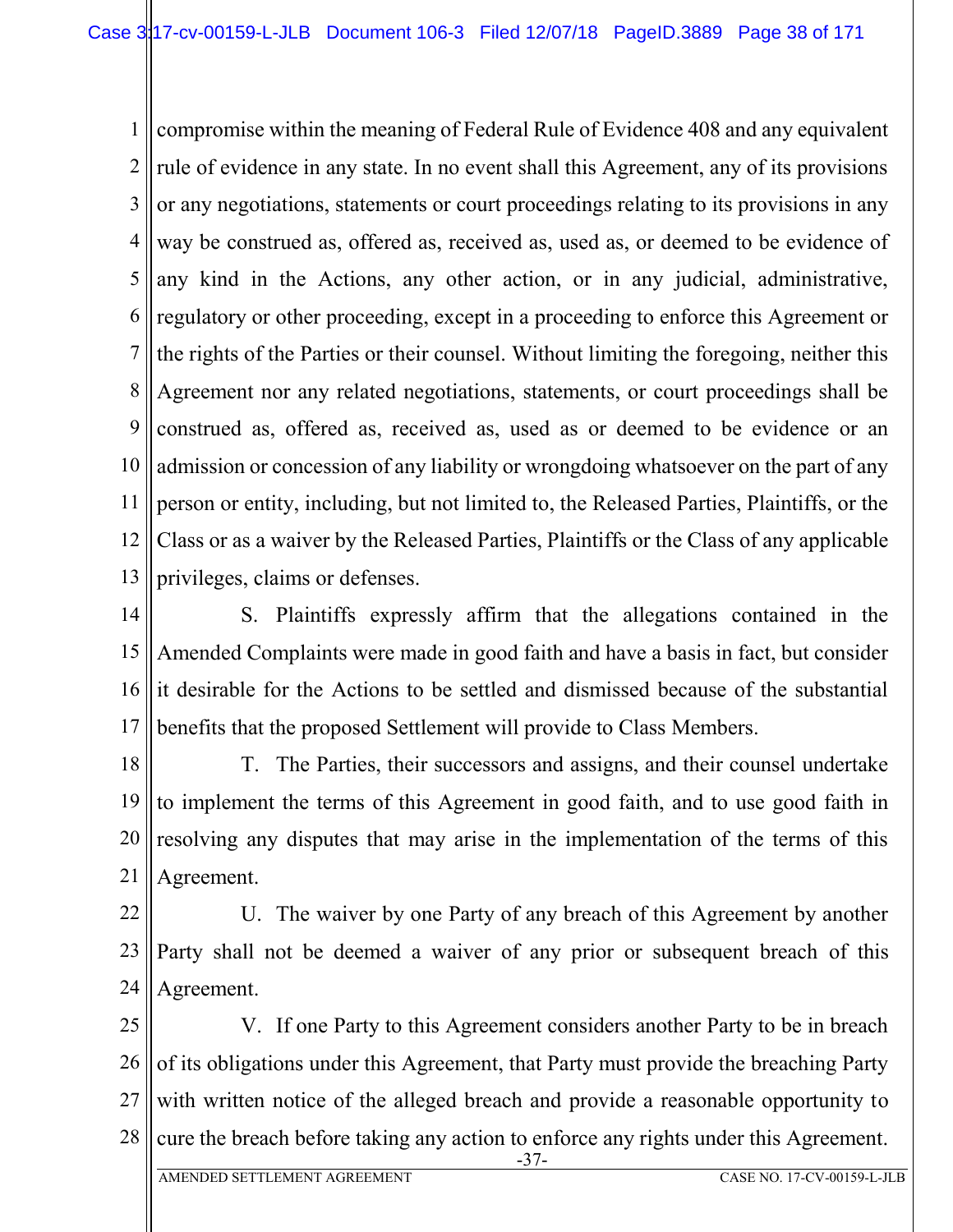| $\mathbf{1}$   | W. The Parties, their successors and assigns, and their counsel agree to          |
|----------------|-----------------------------------------------------------------------------------|
| $\overline{2}$ | cooperate fully with one another in seeking Court approval of this Settlement     |
| $\mathfrak{Z}$ | Agreement and to use their best efforts to effect the prompt consummation of this |
| $\overline{4}$ | Agreement and the proposed Settlement.                                            |
| 5              | X. This Agreement may be signed with a facsimile signature and in                 |
| 6              | counterparts, each of which shall constitute a duplicate original.                |
| $\overline{7}$ |                                                                                   |
| 8              |                                                                                   |
| 9              |                                                                                   |
| 10             |                                                                                   |
| 11             |                                                                                   |
| 12             |                                                                                   |
| 13             |                                                                                   |
| 14             |                                                                                   |
| 15             |                                                                                   |
| 16             |                                                                                   |
| 17             |                                                                                   |
| 18             |                                                                                   |
| 19             |                                                                                   |
| 20             |                                                                                   |
| 21             |                                                                                   |
| 22             |                                                                                   |
| 23             |                                                                                   |
| 24             |                                                                                   |
| 25             |                                                                                   |
| 26             |                                                                                   |
| 27             |                                                                                   |
| 28             | $-38-$                                                                            |
|                | AMENDED SETTLEMENT AGREEMENT<br>CASE NO. 17-CV-00159-L-JLB                        |
|                |                                                                                   |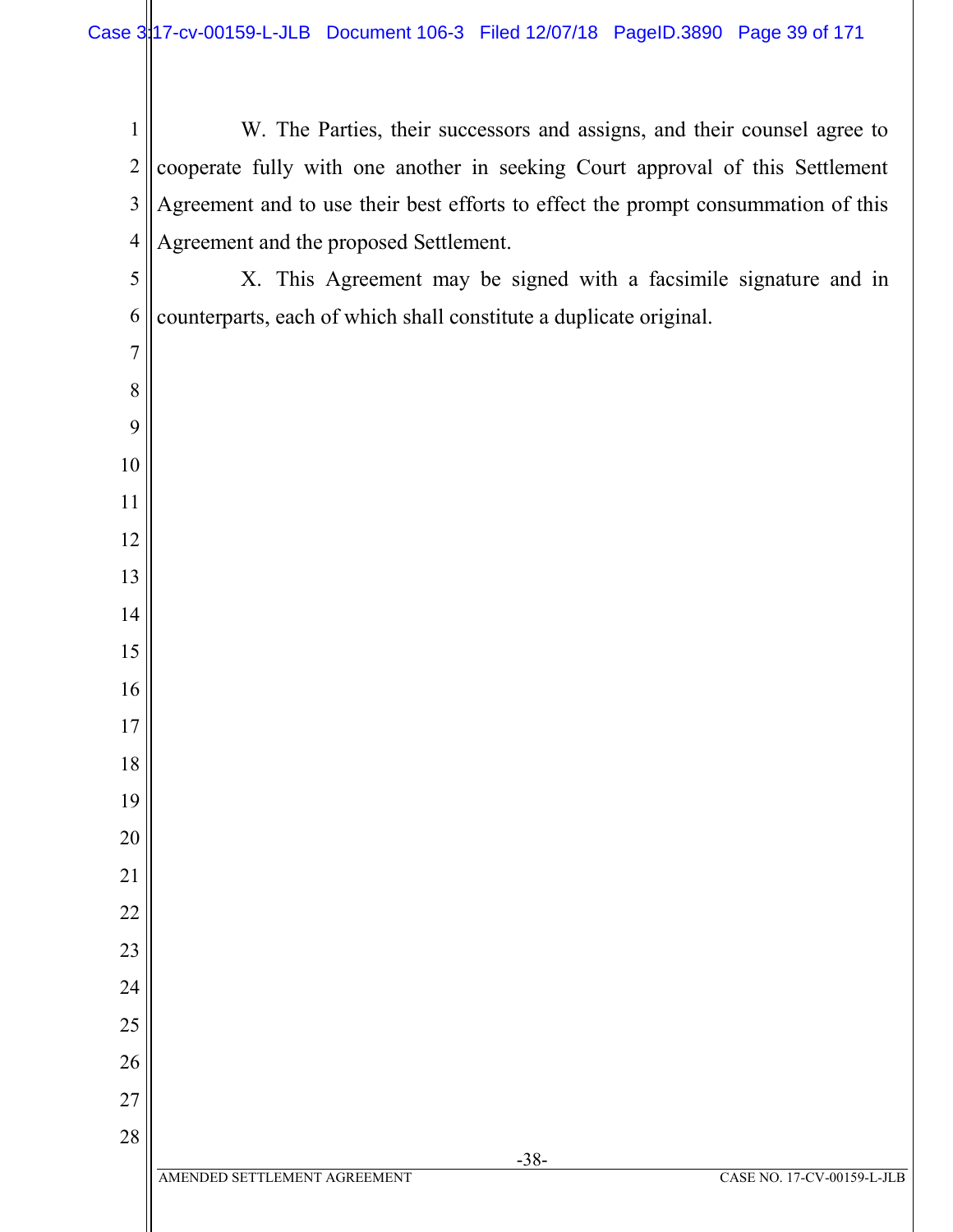APPROVED AND AGREED TO BY THE PLAINTIFFS IN THEIR INDIVIDUAL  $\mathbf{1}$ **CAPACITIES**  $\overline{2}$  $\overline{\mathbf{3}}$ Date:  $12/07118$ topu By: Plula Day  $\overline{4}$ 5 SHEILA DASHNAW 6 Date:  $12/18$ By: William Muer  $\overline{7}$ 8 WILLIAM MEIER 9 Date:  $|2|$ 10 By: SHERRYL JONES 11  $12$ APPROVED AND AGREED TO BY CLASS COUNSEL 13 14 Date:  $\frac{12}{7}$ /10 15  $By:$ Jason H. Kim 16 Schneider Wallace Cottrell Konecky  $17$ & Wotkyns LLP 18 Date: 12/7/18 19 By: 20 Aubry Wand  $21$ The Wand Law Firm, P.C. 22 23 24 25 26 27 28  $-39-$ CASE NO. 17-CV-00159-L-JLB AMENDED SETTLEMENT AGREEMENT